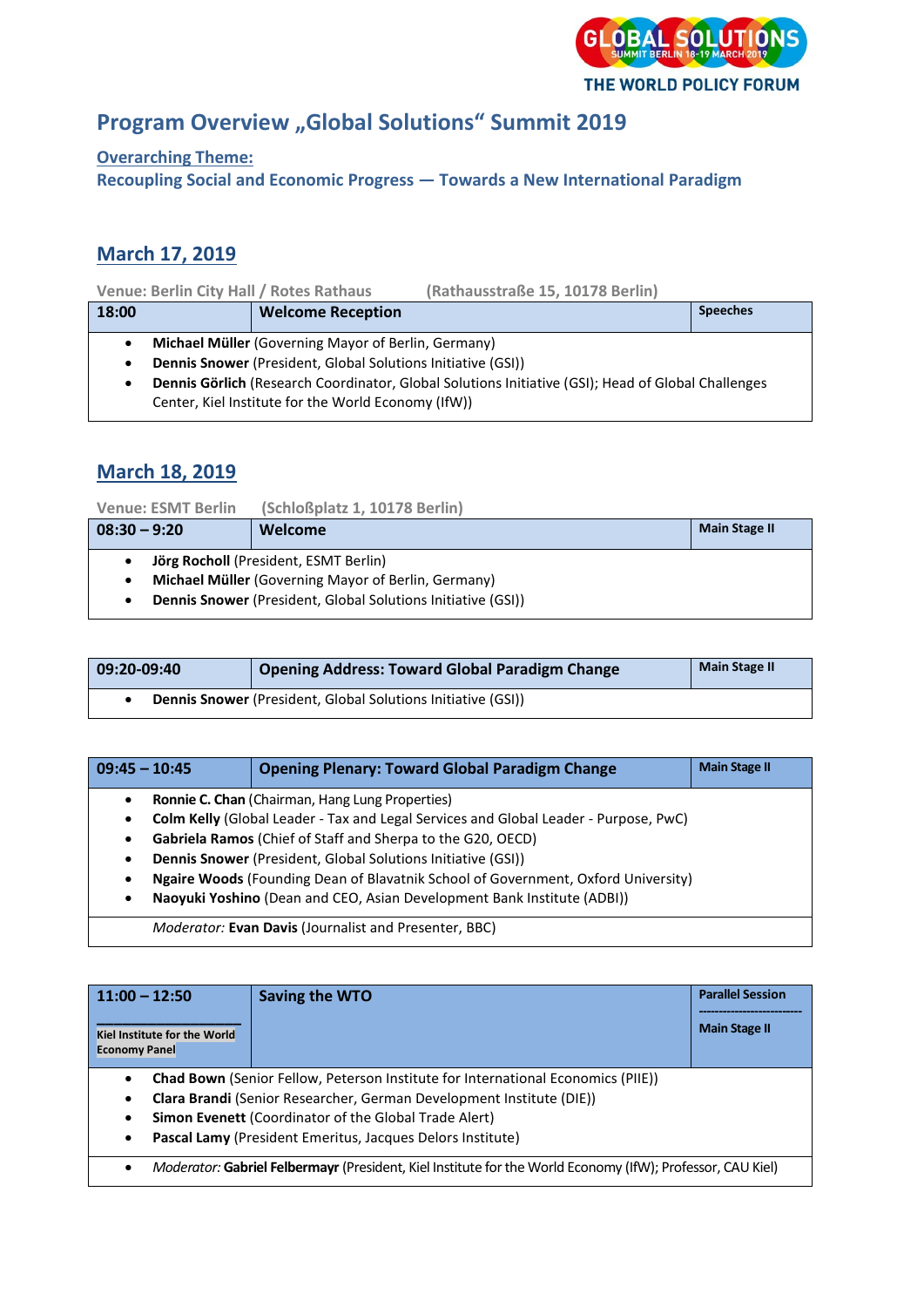

| $11:00 - 11:50$                                                                                                                                                                                                                                                                                                                                                                                                                                                                                                                  |                                                                                                                                                                                                      | <b>Large Current Account Surpluses: Problems and Solutions</b>                                                                                                                                                                                                                                                                                                                 | <b>Parallel Session</b> |
|----------------------------------------------------------------------------------------------------------------------------------------------------------------------------------------------------------------------------------------------------------------------------------------------------------------------------------------------------------------------------------------------------------------------------------------------------------------------------------------------------------------------------------|------------------------------------------------------------------------------------------------------------------------------------------------------------------------------------------------------|--------------------------------------------------------------------------------------------------------------------------------------------------------------------------------------------------------------------------------------------------------------------------------------------------------------------------------------------------------------------------------|-------------------------|
|                                                                                                                                                                                                                                                                                                                                                                                                                                                                                                                                  |                                                                                                                                                                                                      |                                                                                                                                                                                                                                                                                                                                                                                | <b>Main Stage I</b>     |
| $\bullet$<br>$\bullet$<br>٠                                                                                                                                                                                                                                                                                                                                                                                                                                                                                                      |                                                                                                                                                                                                      | Emine Boz (Assistant Director, Research Department of the IMF; Co-Editor, IMF Economic Review)<br>Michael Heise (Chief Economist, Allianz SE)<br>Christoph Trebesch (Professor of Global Macroeconomics; Head of Research Department<br>"International Finance and Global Governance", Kiel Institute for the World Economy (IfW))<br><b>Guntram Wolff (Director, Bruegel)</b> |                         |
|                                                                                                                                                                                                                                                                                                                                                                                                                                                                                                                                  |                                                                                                                                                                                                      | Moderator: Carolin Roth (Journalist, CNBC network)                                                                                                                                                                                                                                                                                                                             |                         |
| $11:00 - 11:50$                                                                                                                                                                                                                                                                                                                                                                                                                                                                                                                  |                                                                                                                                                                                                      | The Future of the Corporation                                                                                                                                                                                                                                                                                                                                                  | <b>Parallel Session</b> |
|                                                                                                                                                                                                                                                                                                                                                                                                                                                                                                                                  | <b>Paradigm Change Session</b>                                                                                                                                                                       |                                                                                                                                                                                                                                                                                                                                                                                | <b>Auditorium 1</b>     |
| Colin Mayer (Professor of Management Studies, Saïd Business School, University of Oxford)<br>٠<br>Discussants:<br>Peter Morgan (Senior Consulting Economist and Vice Chair, Asian Development Bank (ADBI))<br>٠<br>Irene Natividad (President, GlobeWomen Research & Education Institute)<br>$\bullet$<br>Naoko Nemoto (Financial Economist, Asian Development Bank Institute (ADBI))<br>٠<br>Izumi Ohno (Director, JICA Research Institute, Japan International Cooperation Agency)<br>٠                                        |                                                                                                                                                                                                      |                                                                                                                                                                                                                                                                                                                                                                                |                         |
| $11:00 - 11:50$                                                                                                                                                                                                                                                                                                                                                                                                                                                                                                                  |                                                                                                                                                                                                      | <b>Measure What You Treasure: How to Introduce and Align</b>                                                                                                                                                                                                                                                                                                                   | <b>Parallel Session</b> |
|                                                                                                                                                                                                                                                                                                                                                                                                                                                                                                                                  |                                                                                                                                                                                                      | <b>Alternative Measures of Success Beyond GDP and</b><br><b>Shareholder Value</b>                                                                                                                                                                                                                                                                                              | <b>Auditorium 2</b>     |
| Peter Bakker (President and CEO, World Business Council for Sustainable Development (WBCSD)<br>$\bullet$<br>Marc Fleurbaey (Robert E. Kuenne Professor in Economics and Humanistic Studies, Professor of Public<br>٠<br>Affairs, University Center for Human Values)<br>Michal Shinwell (Policy Analyst, OECD)<br>٠<br>Ulrich Störk (Chairman of the Management Board and Senior Partner, PwC)<br>$\bullet$                                                                                                                      |                                                                                                                                                                                                      |                                                                                                                                                                                                                                                                                                                                                                                |                         |
|                                                                                                                                                                                                                                                                                                                                                                                                                                                                                                                                  |                                                                                                                                                                                                      | Moderator: Declan Curry (Business Journalist, Public Speaker and Lecturer)                                                                                                                                                                                                                                                                                                     |                         |
| $11:00 - 11:50$                                                                                                                                                                                                                                                                                                                                                                                                                                                                                                                  |                                                                                                                                                                                                      | <b>Governing Migration Within and From Africa: What is</b>                                                                                                                                                                                                                                                                                                                     | <b>Parallel Session</b> |
| <b>MEDAM Panel</b>                                                                                                                                                                                                                                                                                                                                                                                                                                                                                                               |                                                                                                                                                                                                      | <b>Europe's Role?</b>                                                                                                                                                                                                                                                                                                                                                          | <b>Auditorium 4</b>     |
| Tsion Tadesse Abebe (Senior Researcher, Migration Program, Institute for Security Studies, (ISS))<br>٠<br>Philip Bob Jusu (Socio-Economist, Permanent Mission to the Africa Union to the European Union)<br>Leander Kandilige (Lecturer, Course Coordinator, Examinations Officer, University of Ghana)<br>Linda Oucho (Executive Director, African Migration and Policy Centre (AMADPOC))<br>Heliodoro Temprano Arroyo (Adviser on International Economic Relations and Global Governance,<br>$\bullet$<br>European Commission) |                                                                                                                                                                                                      |                                                                                                                                                                                                                                                                                                                                                                                |                         |
| ٠                                                                                                                                                                                                                                                                                                                                                                                                                                                                                                                                | Moderator: Franzisca Zanker (Head, Research Cluster "Patterns of (Forced) Migration", Arnold-<br>Bergstraesser-Institute; Co-Founder, Research Network African Migration, Mobility and Displacement) |                                                                                                                                                                                                                                                                                                                                                                                |                         |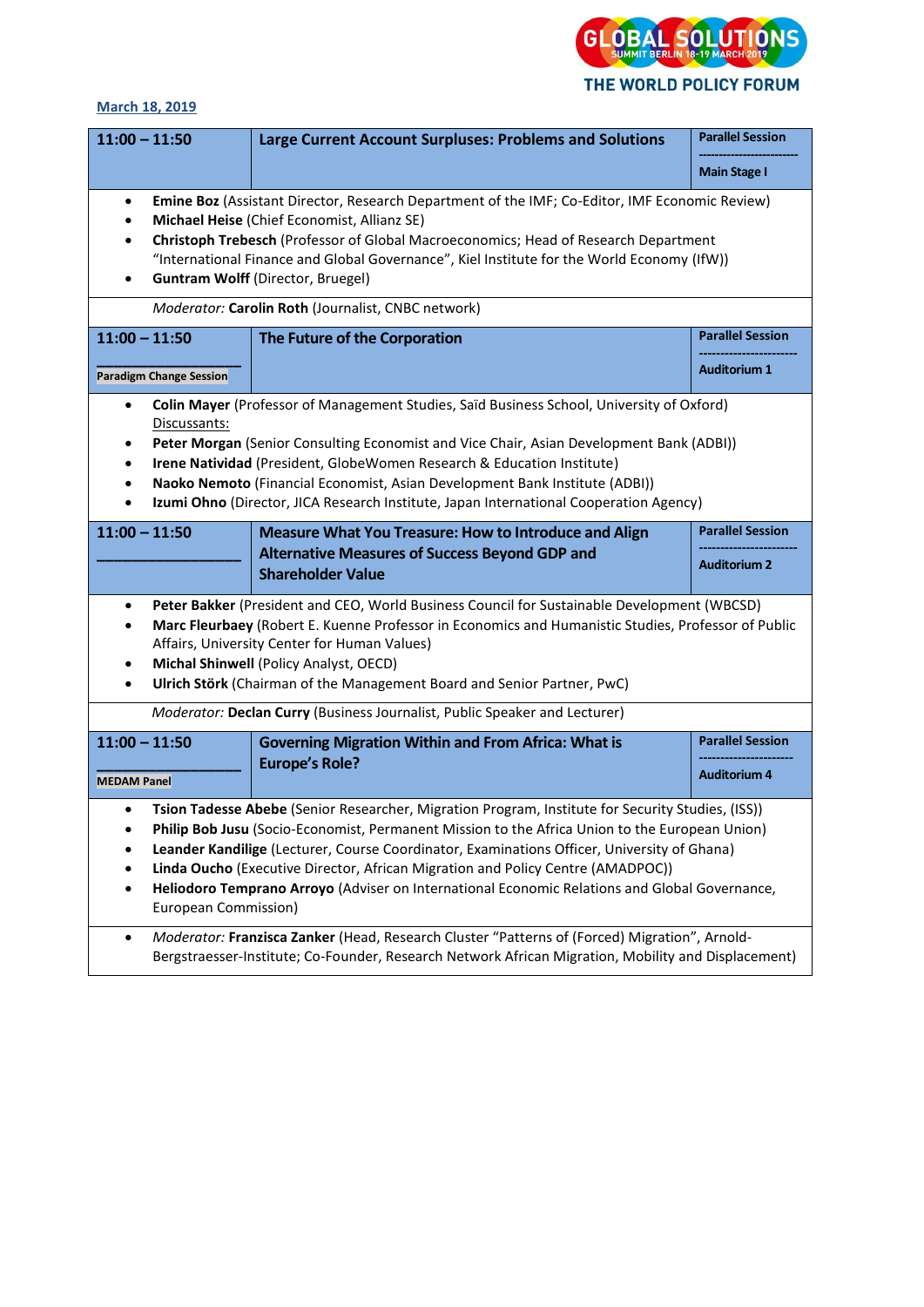

| $12:00 - 12:50$                                                                                                                                                                                                                                                                                                                                                                                                                                                                                  |                                                                                                                                                                                                                                                                                                                                                                                                                   | <b>Inequality and Social Cohesion: Measurement and Policy</b>                                                                                                                                                                                                                                                                               | <b>Parallel Session</b>                        |
|--------------------------------------------------------------------------------------------------------------------------------------------------------------------------------------------------------------------------------------------------------------------------------------------------------------------------------------------------------------------------------------------------------------------------------------------------------------------------------------------------|-------------------------------------------------------------------------------------------------------------------------------------------------------------------------------------------------------------------------------------------------------------------------------------------------------------------------------------------------------------------------------------------------------------------|---------------------------------------------------------------------------------------------------------------------------------------------------------------------------------------------------------------------------------------------------------------------------------------------------------------------------------------------|------------------------------------------------|
|                                                                                                                                                                                                                                                                                                                                                                                                                                                                                                  |                                                                                                                                                                                                                                                                                                                                                                                                                   |                                                                                                                                                                                                                                                                                                                                             | <b>Main Stage I</b>                            |
| <b>Ellen Ehmke</b> (Analyst, Social Inequality, Oxfam Germany)<br>$\bullet$<br>Werner Eichhorst (Director and Coordinator of Labor Market and Social Policy in Europe, IZA)<br>Gianluca Grimalda (Research Fellow, Kiel Institute for the World Economy (IfW)<br>Blair Sheppard (Global Leader, Strategy and Leadership Development, PwC)<br>Kai Unzicker (Senior Project Manager, Bertelsmann Foundation)<br>Moderator: Rolf Langhammer (Economist, Kiel Institute for the World Economy (IfW)) |                                                                                                                                                                                                                                                                                                                                                                                                                   |                                                                                                                                                                                                                                                                                                                                             |                                                |
| The Affordable Dream - The Transformational Ambition of<br>$12:00 - 12:50$<br><b>Universal Health Coverage</b><br><b>World Health Summit Panel</b>                                                                                                                                                                                                                                                                                                                                               |                                                                                                                                                                                                                                                                                                                                                                                                                   | <b>Parallel Session</b><br><b>Auditorium 1</b>                                                                                                                                                                                                                                                                                              |                                                |
| $\bullet$<br>$\bullet$<br>$\bullet$<br>$\bullet$                                                                                                                                                                                                                                                                                                                                                                                                                                                 | Michael Adelhardt (Head of Competence Centre Health, Social Protection, Inclusion at GIZ)<br>Joyce Moriku Kaducu (Minister of State for Health, Uganda)<br>Yasushi Katsuma (Professor, Graduate School of Asia-Pacific Studies, Waseda University)<br>Agnés Soucat (Director for Health Systems, Governance and Financing, World Health Organization)<br>Elikem Tamaklo (Managing Director, Nyaho Healthcare Ltd) |                                                                                                                                                                                                                                                                                                                                             |                                                |
|                                                                                                                                                                                                                                                                                                                                                                                                                                                                                                  |                                                                                                                                                                                                                                                                                                                                                                                                                   | Moderator: Ilona Kickbusch (Director of the Global Health Program, Graduate Institute)                                                                                                                                                                                                                                                      |                                                |
| $12:00 - 12:50$                                                                                                                                                                                                                                                                                                                                                                                                                                                                                  |                                                                                                                                                                                                                                                                                                                                                                                                                   | Financing Climate Futures: Rethinking Infrastructure -<br><b>Investing in Low-Emission, Resilient Development</b>                                                                                                                                                                                                                           | <b>Parallel Session</b><br><b>Auditorium 4</b> |
| $\bullet$                                                                                                                                                                                                                                                                                                                                                                                                                                                                                        |                                                                                                                                                                                                                                                                                                                                                                                                                   | Norbert Gorißen (Deputy Director General, German Federal Ministry for the Environment (BMU))<br>Klaus Milke (Chairman of the Board, Germanwatch)<br>Gabriela Ramos (Chief of Staff and Sherpa to the G20, OECD)<br>Laurence Tubiana (CEO, European Climate Foundation)<br>Moderator: Conny Czymoch (International Moderator and Journalist) |                                                |

| $13:00 - 13:30$ | <b>Keynote Speech by Minister Olaf Scholz</b>                                 | <b>Speech Slot</b><br><b>Main Stage II</b> |
|-----------------|-------------------------------------------------------------------------------|--------------------------------------------|
|                 | <b>Olaf Scholz</b> (Vice Chancellor and Federal Minister of Finance, Germany) |                                            |
|                 | <i>Moderator:</i> Evan Davis (Journalist and Presenter, BBC)                  |                                            |

| $14:00 - 14:50$                                                            | <b>Keynote Speech by First Vice President Frans Timmermans</b>                    | <b>Speech Slot</b><br><b>Main Stage II</b> |
|----------------------------------------------------------------------------|-----------------------------------------------------------------------------------|--------------------------------------------|
| <b>Frans Timmermans</b> (First Vice President, EU Commission)<br>$\bullet$ |                                                                                   |                                            |
|                                                                            | <i>Moderator:</i> Declan Curry (Business Journalist, Public Speaker and Lecturer) |                                            |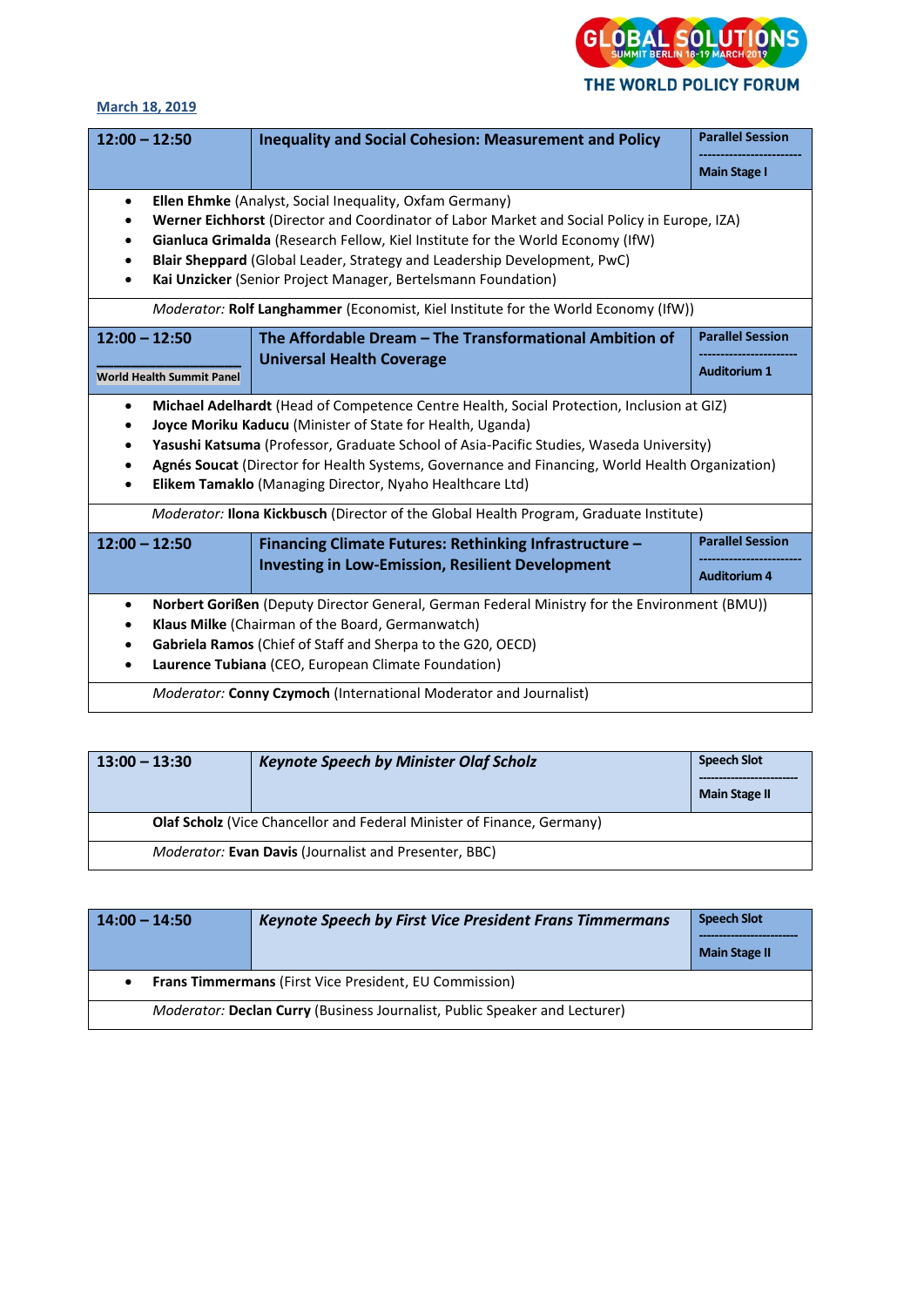

| $14:00 - 15:50$                                                                                                                                                                                                                                                                                                                                                                                                                                                                                  | Keynote Speech by Minister Svenja Schulze                                                  | <b>Speech Slot</b><br><b>Main Stage I</b>      |
|--------------------------------------------------------------------------------------------------------------------------------------------------------------------------------------------------------------------------------------------------------------------------------------------------------------------------------------------------------------------------------------------------------------------------------------------------------------------------------------------------|--------------------------------------------------------------------------------------------|------------------------------------------------|
|                                                                                                                                                                                                                                                                                                                                                                                                                                                                                                  | Svenja Schulze (Federal Minister for the Environment, Nature, and Nuclear Safety, Germany) |                                                |
| <b>T20 Task Force 3 Panel</b>                                                                                                                                                                                                                                                                                                                                                                                                                                                                    | <b>Strengthened Actions Towards Decarbonized and Climate</b><br><b>Resilient Societies</b> | <b>Parallel Session</b><br><b>Main Stage I</b> |
| Alexander Bonde (Secretary General, (Deutsche Bundesstiftung Umwelt (DBU), German Federal<br>$\bullet$<br>Environmental Foundation)<br>Ajay Mathur (Director General, The Energy and Resource Institute (TERI), India)<br>Kazuo Matsushita (Lead Co-Chair for TF 3 on Climate and Environment; Senior Fellow, Institute for<br>Global Environmental Strategies (IGES); Examiner for Environmental and Social Guidelines, JICA)<br>Ariane Steins-Meier (Executive Director for Europe, RARE)<br>٠ |                                                                                            |                                                |
| <b>Moderator: Conny Czymoch (International Moderator and Journalist)</b>                                                                                                                                                                                                                                                                                                                                                                                                                         |                                                                                            |                                                |

| $14:00 - 14:50$                                                                                                                                                                   |                                                                                                                           | <b>Making the Global Financial System Work for All: The</b><br><b>Report of the G20 Eminent Persons Group</b>                                  | <b>Parallel Session</b> |
|-----------------------------------------------------------------------------------------------------------------------------------------------------------------------------------|---------------------------------------------------------------------------------------------------------------------------|------------------------------------------------------------------------------------------------------------------------------------------------|-------------------------|
|                                                                                                                                                                                   |                                                                                                                           |                                                                                                                                                | <b>Auditorium 1</b>     |
| ٠                                                                                                                                                                                 |                                                                                                                           | <b>Erik Berglof</b> (Director, Institute of Global Affairs, London School of Economics)                                                        |                         |
|                                                                                                                                                                                   |                                                                                                                           | <b>Wonhyuk Lim</b> (Associate Dean, KDI School)                                                                                                |                         |
| $\bullet$                                                                                                                                                                         |                                                                                                                           | <b>Mahmoud Mohieldin</b> (Senior Vice President for the 2030 Development Agenda, United Nations<br>Relations, and Partnership, The World Bank) |                         |
| ٠                                                                                                                                                                                 |                                                                                                                           | Marilou Uy (Sector Director, Africa Financial and Private Sector Development Department, The World Bank)                                       |                         |
| $\bullet$                                                                                                                                                                         | <i>Moderator:</i> Homi Kharas (Interim Vice President and Director, Global Economy and Development<br>Program, Brookings) |                                                                                                                                                |                         |
| $14:00 - 14:50$                                                                                                                                                                   |                                                                                                                           | <b>Building Social Cohesion by Fighting Inequality</b>                                                                                         | <b>Parallel Session</b> |
| <b>Friedrich-Ebert-Stiftung Panel</b>                                                                                                                                             |                                                                                                                           | <b>Auditorium 4</b>                                                                                                                            |                         |
| <b>Malu Dreyer</b> (Minister President of Rhineland-Palatinate)<br>٠<br><b>Ken Inoue</b> (Senior Advisor on Democratic Governance, Japan International Cooperation Agency (JICA)) |                                                                                                                           |                                                                                                                                                |                         |

- **Chidi King** (Director, Equality Department, International Trade Union Confederation (ITUC))
- **Ignacio Saiz** (Executive Director, Center for Economic and Social Rights (CESR)
	- *Moderator:* **Imogen Foulkes** (Journalist, BBC)

| $15:00 - 16:50$                                                                                  | Keynote Speech by Minister Hubertus Heil                                                               | <b>Speech Slot</b>      |
|--------------------------------------------------------------------------------------------------|--------------------------------------------------------------------------------------------------------|-------------------------|
|                                                                                                  |                                                                                                        |                         |
|                                                                                                  |                                                                                                        | <b>Main Stage II</b>    |
|                                                                                                  | <b>Hubertus Heil (Federal Minister of Labor and Social Affairs, Germany)</b>                           |                         |
|                                                                                                  | A New Global Division of Labour? Automation and the                                                    | <b>Parallel Session</b> |
| <b>T20 Task Force 7.2 Panel</b>                                                                  | <b>Future of Global Value Chains</b>                                                                   |                         |
|                                                                                                  |                                                                                                        | <b>Main Stage II</b>    |
| ٠                                                                                                | <b>Sabina Dewan</b> (President and Executive Director, JustJobs)                                       |                         |
| ٠                                                                                                | Dennis Görlich (Head of Global Challenges Center, Kiel Institute for the World Economy (IfW), Co-Chair |                         |
| of T20 Japan 2019 TF 7)                                                                          |                                                                                                        |                         |
|                                                                                                  | <b>Lawrence Jeff Johnson</b> (Deputy Director for Research, ILO)                                       |                         |
| <b>Bhushan Sethi (Partner, PwC)</b>                                                              |                                                                                                        |                         |
| <b>Cecilia Ugaz Estrada</b> (Director, Department of Policy Research and Statistics, UNIDO)<br>٠ |                                                                                                        |                         |
|                                                                                                  |                                                                                                        |                         |
|                                                                                                  | <i>Moderator: Ali Aslan (TV Presenter and Journalist)</i>                                              |                         |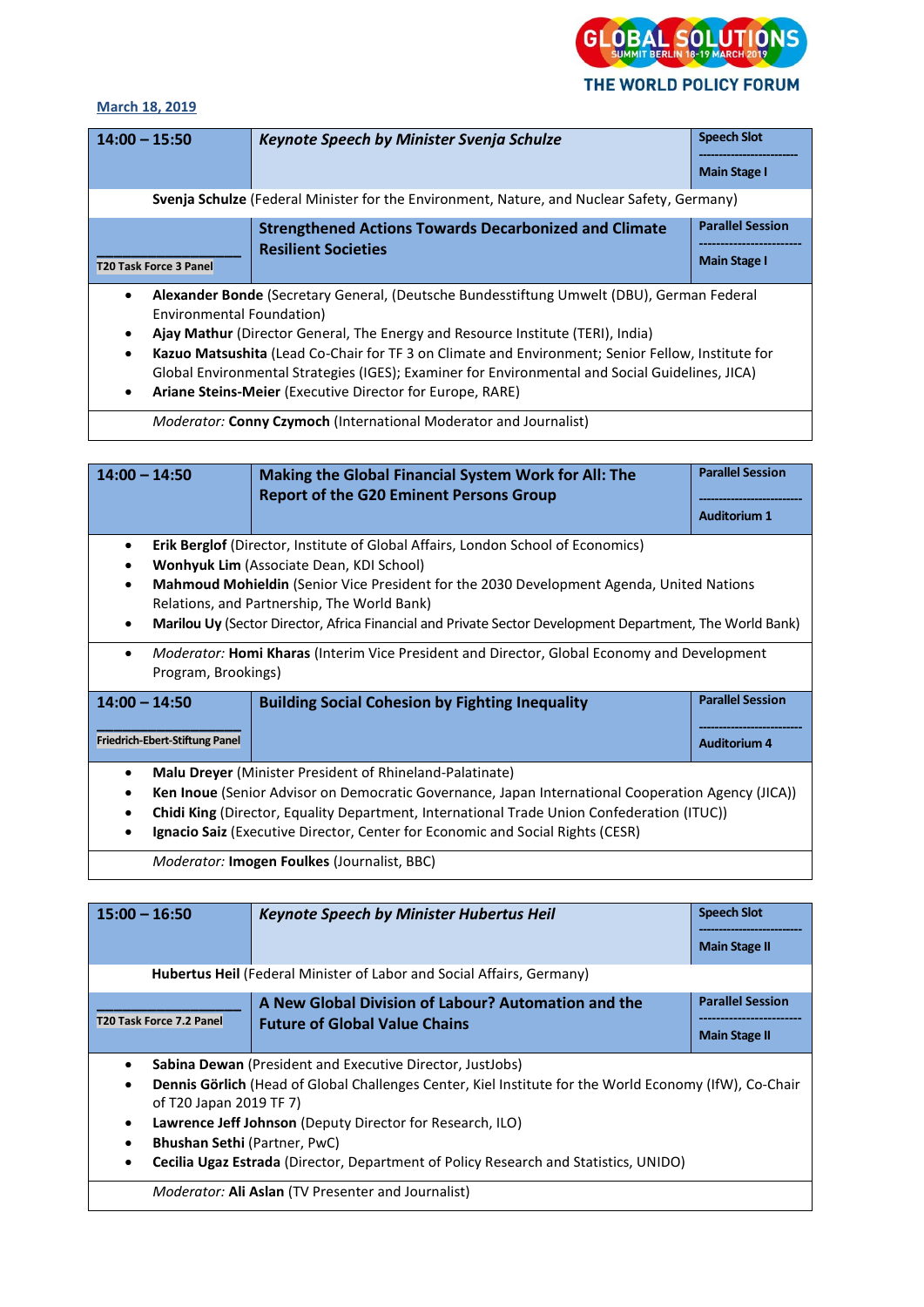

### **March 18, 2019**

| $15:00 - 15:50$                                                                                                                                                                                                                                                                                                                                                                                     | <b>Global Paradigm Change as Managed Cultural Evolution</b>                                                                                                              | <b>Parallel Session</b>                        |  |
|-----------------------------------------------------------------------------------------------------------------------------------------------------------------------------------------------------------------------------------------------------------------------------------------------------------------------------------------------------------------------------------------------------|--------------------------------------------------------------------------------------------------------------------------------------------------------------------------|------------------------------------------------|--|
|                                                                                                                                                                                                                                                                                                                                                                                                     |                                                                                                                                                                          | <b>Auditorium 1</b>                            |  |
| $\bullet$<br>(NIESR))                                                                                                                                                                                                                                                                                                                                                                               | Angus Armstrong (Director of Macroeconomics, National Institute of Economic and Social Research                                                                          |                                                |  |
| $\bullet$                                                                                                                                                                                                                                                                                                                                                                                           | Eric Beinhocker (Executive Director, INET Oxford; Professor of Public Policy Practice, Blavatnik School<br>of Government)                                                |                                                |  |
| $\bullet$<br>of Engineering)                                                                                                                                                                                                                                                                                                                                                                        | Guru Madhavan (Biomedical Systems Engineer and Director of Programs of the U.S. National Academy                                                                         |                                                |  |
| $\bullet$<br>$\bullet$                                                                                                                                                                                                                                                                                                                                                                              | David Sloan Wilson (Professor of Biological Sciences, Binghampton University)<br>Kensuke Yanagida (Research Fellow, The Japan Institute of International Affairs (JIIA)) |                                                |  |
|                                                                                                                                                                                                                                                                                                                                                                                                     | Moderator: Dennis Snower (President, Global Solutions Initiative (GSI))                                                                                                  |                                                |  |
| $15:00 - 15:50$                                                                                                                                                                                                                                                                                                                                                                                     | <b>Regional Contributions in Defence of Multilateralism</b>                                                                                                              | <b>Parallel Session</b>                        |  |
| <b>Bertelsmann Stiftung Panel</b>                                                                                                                                                                                                                                                                                                                                                                   |                                                                                                                                                                          | <b>Auditorium 2</b>                            |  |
| Ronnie C. Chan (Chairman, Hang Lung Properties)<br>٠<br>Christian Kastrop (Director, European Program, Bertelsmann Stiftung)<br>$\bullet$<br>Gabriela Ramos (Chief of Staff and Sherpa to the G20, OECD)<br>$\bullet$<br>Ngaire Woods (Founding Dean of Blavatnik School of Government, Oxford University)<br>$\bullet$                                                                             |                                                                                                                                                                          |                                                |  |
|                                                                                                                                                                                                                                                                                                                                                                                                     | Moderator: Anna Sauerbrey (Head, Resort Causa, Tagesspiegel Berlin)                                                                                                      |                                                |  |
| $15:00 - 15:50$<br>Friedrich-Ebert-Stiftung                                                                                                                                                                                                                                                                                                                                                         | Assessing the Effectiveness of External Financial Flows for<br><b>Meeting 2030 Agenda Goals</b>                                                                          | <b>Parallel Session</b><br><b>Auditorium 4</b> |  |
| Panel                                                                                                                                                                                                                                                                                                                                                                                               |                                                                                                                                                                          |                                                |  |
| Debapriya Bhattacharya (Distinguished Fellow, Centre for Policy Dialogue (CPD), Bangladesh); former<br>$\bullet$<br>Ambassador of Bangladesh to WTO & UN offices)<br>Margarita Beneke De Sanfeliú (Director, Centro de Investigación y Estadísticas (FUSADES))<br>$\bullet$<br>Irene Ovonji-Odida (Politician, Women's Rights Activist, Member of the Uganda Law Reform<br>$\bullet$<br>Commission) |                                                                                                                                                                          |                                                |  |
| $\bullet$<br>Development Institute (ODI)                                                                                                                                                                                                                                                                                                                                                            | Wayne Swan (Australian Politician, Federal Member for Lelley)<br>Dirk William Te Velde (Head of the International Economic Development Group of the Overseas             |                                                |  |

• *Moderator:* **Imogen Foulkes** (Journalist, BBC)

| $16:00 - 17:50$                                                            | Keynote Speech by Minister Katarina Barley                                                           | <b>Speech Slot</b>      |  |
|----------------------------------------------------------------------------|------------------------------------------------------------------------------------------------------|-------------------------|--|
|                                                                            |                                                                                                      | <b>Main Stage I</b>     |  |
|                                                                            | Katarina Barley (Federal Minister of Justice and Consumer Protection, Germany)                       |                         |  |
|                                                                            | Big Data, Society and a Charter of Fundamental Rights for                                            | <b>Parallel Session</b> |  |
|                                                                            | the Digital Age                                                                                      | <b>Main Stage I</b>     |  |
|                                                                            |                                                                                                      |                         |  |
|                                                                            | Jason Blackstock (Associate Professor, Faculty of Engineering Science, UCL)                          |                         |  |
| Harald Kayser (Chairman of the Management Board and Senior Partner, PwC)   |                                                                                                      |                         |  |
| $\bullet$                                                                  | Julie Maupin (Director of Social Impact & Public Regulatory Affairs, IOTA; Senior Fellow, Center for |                         |  |
|                                                                            | International Governance Innovation (CIGI))                                                          |                         |  |
| ٠                                                                          | <b>Paul Twomey</b> (Fellow, Center for International Governance Innovation (CIGI))                   |                         |  |
| Moderator: Mathias Müller von Blumencron (Journalist, Tagesspiegel Berlin) |                                                                                                      |                         |  |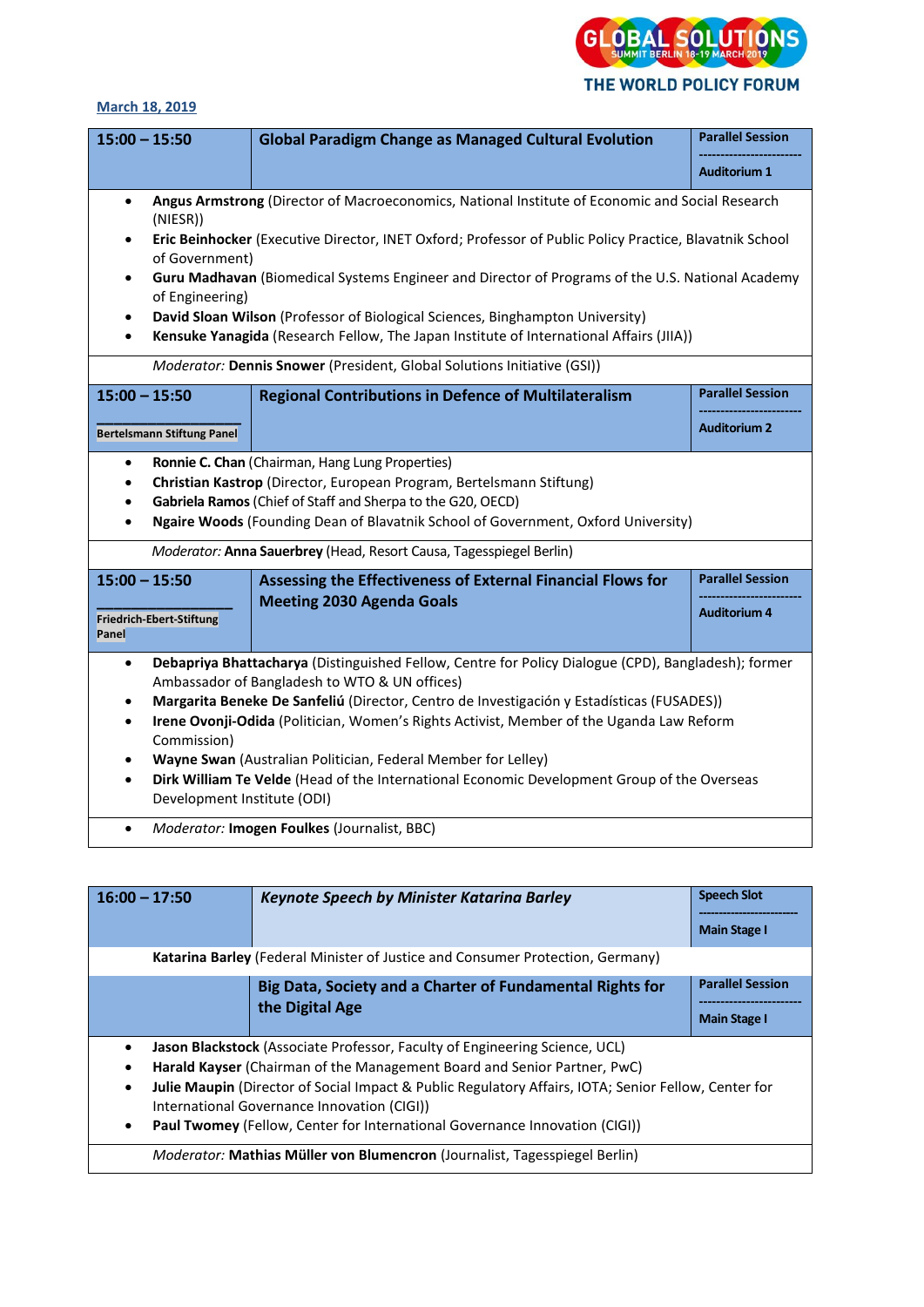

| Achieving Paradigm Change By Blending Eastern and                                                                                                                                                                                                                                                                                                                                                             | <b>Parallel Session</b>                                                                                                                                                          |  |
|---------------------------------------------------------------------------------------------------------------------------------------------------------------------------------------------------------------------------------------------------------------------------------------------------------------------------------------------------------------------------------------------------------------|----------------------------------------------------------------------------------------------------------------------------------------------------------------------------------|--|
| <b>Western Perspectives</b>                                                                                                                                                                                                                                                                                                                                                                                   | <b>Auditorium 1</b>                                                                                                                                                              |  |
| Ronnie C. Chan (Chairman, Hang Lung Properties)<br>Mo Ibrahim (Founder, Celtel International, Mo Ibrahim Foundation)<br>Arun Maira (Chairman, HelpAge International)<br>Julia Pomares (Executive Director, CIPPEC)<br>Dennis Snower (President, Global Solutions Initiative (GSI))                                                                                                                            |                                                                                                                                                                                  |  |
|                                                                                                                                                                                                                                                                                                                                                                                                               |                                                                                                                                                                                  |  |
| Solutions for SDG3 - Uniting to Accelerate Progress to Leave                                                                                                                                                                                                                                                                                                                                                  | <b>Parallel Session</b>                                                                                                                                                          |  |
|                                                                                                                                                                                                                                                                                                                                                                                                               | <b>Auditorium 2</b>                                                                                                                                                              |  |
| Christoph Benn (Director, International Advisory Board of Global Health)<br>$\bullet$<br>Ilse Hahn (Head of Division for Health, Population Policy, Social Protection Federal Ministry of<br>$\bullet$<br>Economic Cooperation and Development )<br>Hendrik Schmitz Guinote (Advisor at WHO for SDG 3 Action Plan)<br>٠<br><b>Edward Whiting (Director of Policy and Chief of Staff, Wellcome Trust)</b><br>٠ |                                                                                                                                                                                  |  |
|                                                                                                                                                                                                                                                                                                                                                                                                               |                                                                                                                                                                                  |  |
| Achieving Universal Health Care: Where the G20 Must Act                                                                                                                                                                                                                                                                                                                                                       |                                                                                                                                                                                  |  |
|                                                                                                                                                                                                                                                                                                                                                                                                               | <b>Parallel Session</b><br><b>Auditorium 4</b>                                                                                                                                   |  |
|                                                                                                                                                                                                                                                                                                                                                                                                               | Moderator: Rolf Langhammer (Economist, Kiel Institute for the World Economy (IfW))<br><b>No One Behind</b><br>Moderator: Detlev Ganten (Founding President, World Health Summit) |  |

| $17:00 - 17:50$                                                                                                    | <b>The Urban Matters</b>                                                                                                                   | <b>Parallel Session</b> |
|--------------------------------------------------------------------------------------------------------------------|--------------------------------------------------------------------------------------------------------------------------------------------|-------------------------|
| <b>Berlin Senate Panel</b>                                                                                         |                                                                                                                                            | <b>Main Stage II</b>    |
| ٠                                                                                                                  | Michael Müller (Governing Mayor of Berlin, Germany)                                                                                        |                         |
| $\bullet$                                                                                                          | Michal Olszewski (Deputy Mayor, Warsaw)                                                                                                    |                         |
| $\bullet$                                                                                                          | Guadalupe Tagliaferri (Minister of Human Development and Habitat, Government of the City of Buenos Aires)                                  |                         |
|                                                                                                                    | <i>Moderator:</i> Nicolas Buchoud (Leader, French Urban Development and Sustainable Metropolitan<br>Systems; Founder, Renaissance Urbaine) |                         |
| $17:00 - 17:50$                                                                                                    | Capital, Labor and Power in the Age of Automation                                                                                          | <b>Parallel Session</b> |
| <b>Paradigm Change Session</b>                                                                                     |                                                                                                                                            | <b>Auditorium 1</b>     |
| $\bullet$                                                                                                          | Carl Benedikt Frey (Program Director & Oxford Martin Citi Fellow, Oxford Martin School)                                                    |                         |
| Discussants:                                                                                                       |                                                                                                                                            |                         |
| $\bullet$                                                                                                          | Alejandra Cardini (Director of Education, CIPPEC)                                                                                          |                         |
| Fukunari Kimura (Lead Co-Chair, TF 8 (Trade and Investment and Globalization), T20 in Japan under its<br>$\bullet$ |                                                                                                                                            |                         |
| G20 presidency; Chief Economist for Economic Research, Institute for ASEAN and East Asia (ERIA))                   |                                                                                                                                            |                         |
| Daniel Samaan (Senior Economist, ILO)<br>٠                                                                         |                                                                                                                                            |                         |
| Hideaki Shiroyama (Professor; Graduate School of Public Policy, University of Tokyo)<br>٠                          |                                                                                                                                            |                         |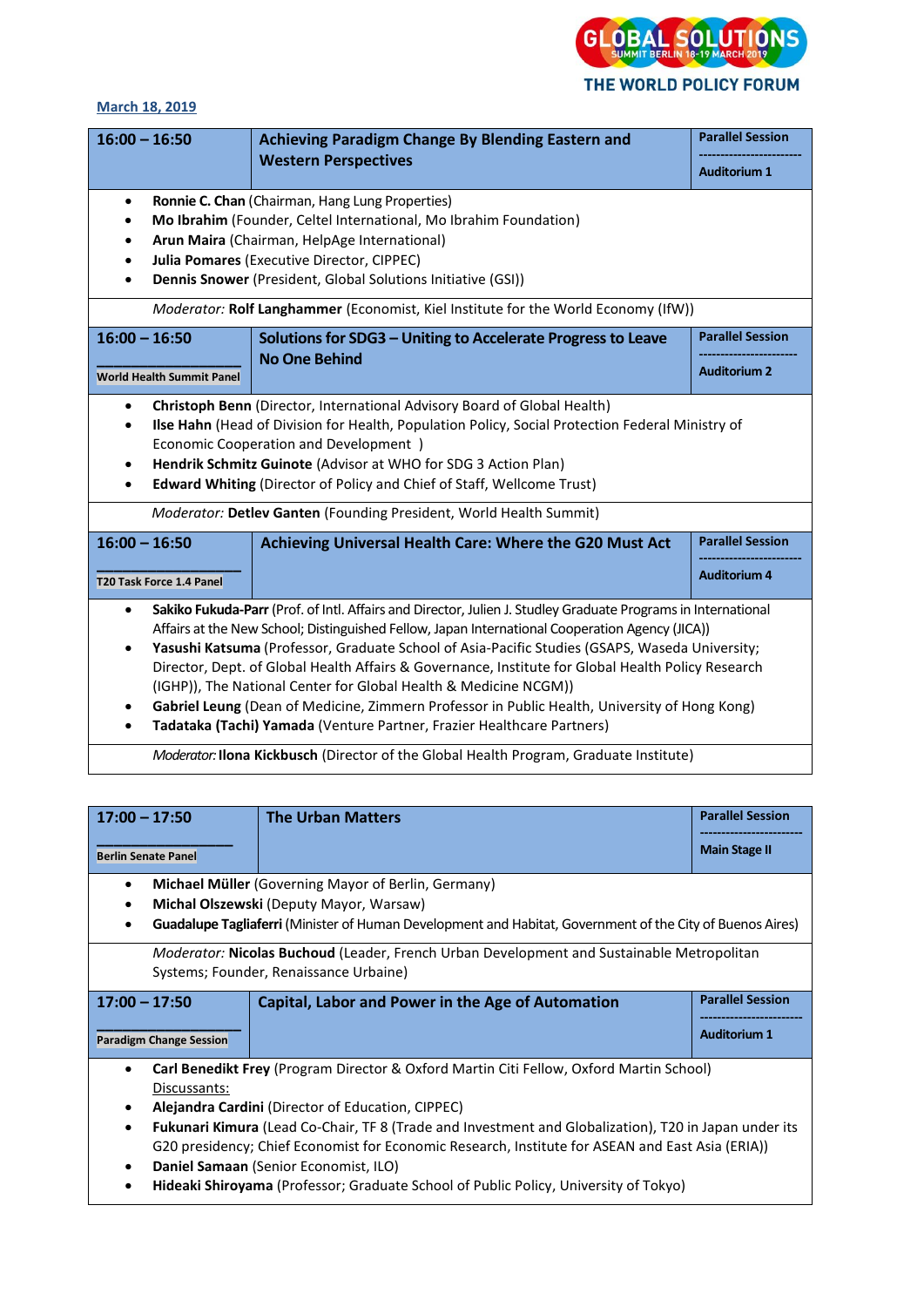

### **March 18, 2019**

| $17:00 - 18:50$                                        | <b>Establishing More Creative and Innovative Bureaucracies</b>                                                                                                                                                                                                                                                                                                                                                                                                                                                        | <b>Parallel Session</b><br><b>Auditorium 2</b> |
|--------------------------------------------------------|-----------------------------------------------------------------------------------------------------------------------------------------------------------------------------------------------------------------------------------------------------------------------------------------------------------------------------------------------------------------------------------------------------------------------------------------------------------------------------------------------------------------------|------------------------------------------------|
| $\bullet$<br>٠<br>٠<br>$\bullet$<br>OECD)<br>$\bullet$ | Lene Krogh Jeppesen (Senior Consultant, The Danish National Center for Public Sector Innovation)<br>Ramon Marrades (Urban Economist, Researcher, Writer, Chief Stratgegy Officer at La Marina de<br>València; Host and Co-Curator of Placemaking Week Europe 2019)<br><b>Caroline Paulick-Thiel (Co-Founder, Politics for Tomorrow)</b><br>Alex Roberts (Deputy Head of OPSI and Lead for Country Public Sector Innovation System Studies,<br>Pekka Timonen (Manager, IT Services at Rovio Entertainment Corporation) |                                                |

*Moderator:* **Charles Landry** (Fellow, Robert Bosch Academy)

| $17:00 - 17:50$<br><b>Institute for New Economic</b><br><b>Thinking Panel</b>                                                                                                                                                          | Is Bigger Really Better? Moral Hazard Issues in Expanding<br><b>Financial Safety Nets</b>                                              | <b>Parallel Session</b><br><b>Auditorium 4</b> |
|----------------------------------------------------------------------------------------------------------------------------------------------------------------------------------------------------------------------------------------|----------------------------------------------------------------------------------------------------------------------------------------|------------------------------------------------|
| <b>Peter Bofinger (Member of the German Council of Economic Experts)</b><br>٠<br>Edward J. Kane (Professor of Finance, Boston College)<br>٠<br>Helene Schuberth (Head, Foreign Research Division, National Bank of Austria (OeNB)<br>٠ |                                                                                                                                        |                                                |
|                                                                                                                                                                                                                                        | <i>Moderator:</i> Thomas Ferguson (Director of Research, Institute for New Economic Thinking (INET);<br>Senior Fellow, Better Markets) |                                                |

| $18:00 - 18:50$ |                                                                                                           | <b>Corporate Governance: Enabler for Social Cohesion and</b>                                                                                                       | <b>Parallel Session</b> |
|-----------------|-----------------------------------------------------------------------------------------------------------|--------------------------------------------------------------------------------------------------------------------------------------------------------------------|-------------------------|
|                 | <b>T20 Task Force 6.1 Panel</b>                                                                           | <b>Better Global Governance</b>                                                                                                                                    | <b>Main Stage II</b>    |
| $\bullet$       |                                                                                                           | <b>Mo Ibrahim</b> (Founder, Celtel International, Mo Ibrahim Foundation)                                                                                           |                         |
| $\bullet$       | Colin Mayer (Peter Moores Professor of Management Studies, Saïd Business School, University of<br>Oxford) |                                                                                                                                                                    |                         |
| $\bullet$       |                                                                                                           | Atsushi Nakajima (Chairman, Research Institute of Economy, Trade and Industry (RIETI))                                                                             |                         |
| $\bullet$       | (BWLTF))                                                                                                  | Martina Niemann (German Representative, International Business Women Leaders' Taskforce                                                                            |                         |
| $\bullet$       |                                                                                                           | Blair Sheppard (Global Leader, Strategy and Leadership Development, PwC)                                                                                           |                         |
| $\bullet$       |                                                                                                           | Moderator: Evan Davis (Journalist and Presenter, BBC)                                                                                                              |                         |
| $18:00 - 18:50$ |                                                                                                           | <b>Education as Enabler for Sustainable Development</b>                                                                                                            | <b>Parallel Session</b> |
|                 |                                                                                                           |                                                                                                                                                                    | <b>Main Stage I</b>     |
|                 | T20 Task Force 1.1 Panel                                                                                  |                                                                                                                                                                    |                         |
| $\bullet$       |                                                                                                           | Claudia Costin (Director, Center for Excellence and Innovation of Education Policies (CEIPE))                                                                      |                         |
|                 | Barbara Ischinger (Member of the Board, University of Göttingen; former Director for Education and        |                                                                                                                                                                    |                         |
|                 | Skills, OECD)                                                                                             |                                                                                                                                                                    |                         |
| $\bullet$       |                                                                                                           | Nobuko Kayashima (Vice President for Education, TICAD (JICA Development Studies Program; Director,                                                                 |                         |
| $\bullet$       |                                                                                                           | Japan International Cooperation Agency (JICA))                                                                                                                     |                         |
| $\bullet$       |                                                                                                           | <b>Wolfgang Lutz</b> (Founding Director, Wittgenstein Centre for Demography and Global Human Capital)<br>Gunter Pauli (MBA, INSEAD in Fontainebleau; Entrepreneur) |                         |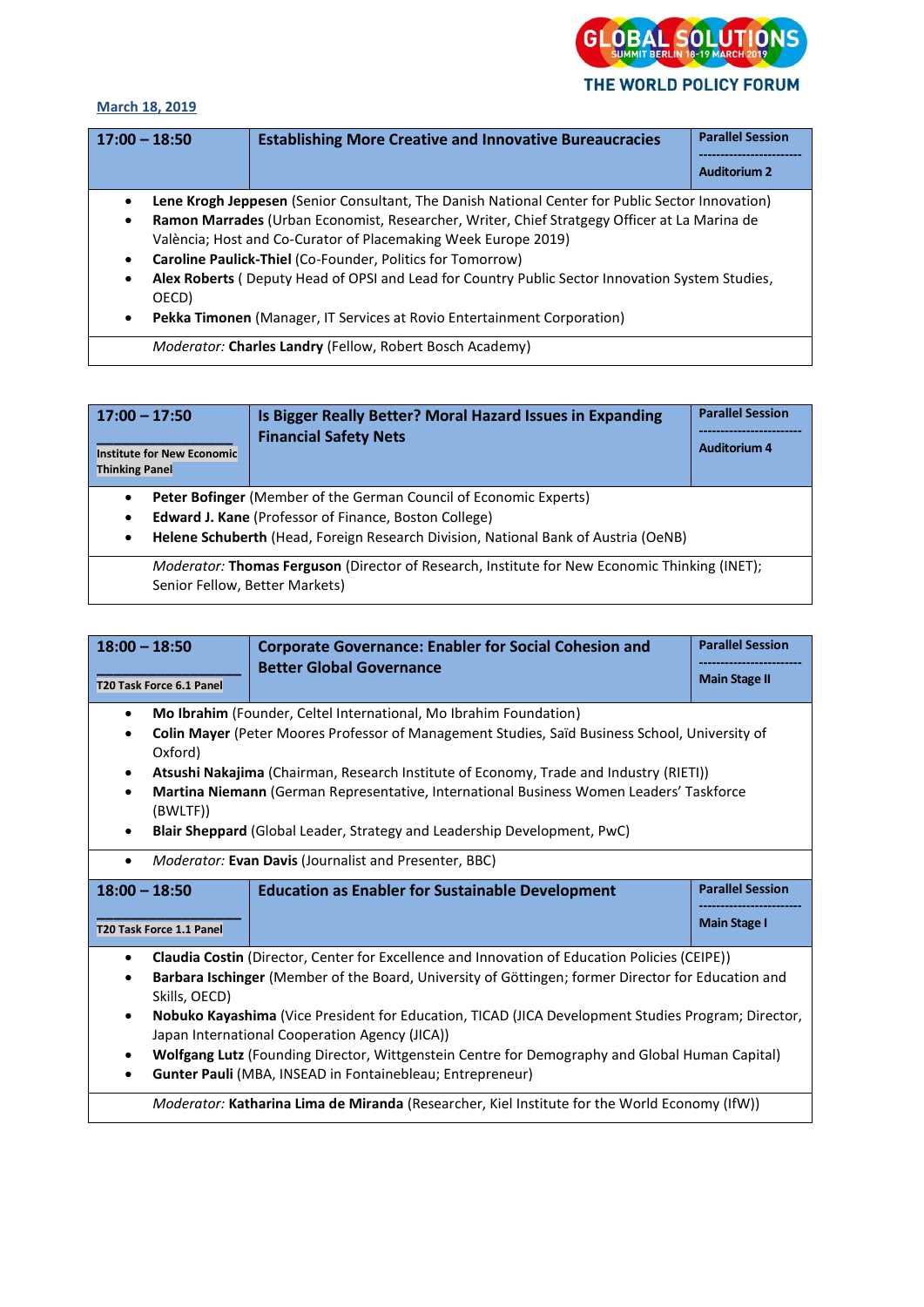

### **March 18, 2019**

| $18:00 - 18:50$<br><b>DBU Panel</b> | Renewable Energy Sources in Emerging Countries -<br><b>Obstacles and Solutions</b>                                                                                                                                                                | <b>Parallel Session</b><br><b>Auditorium 4</b> |
|-------------------------------------|---------------------------------------------------------------------------------------------------------------------------------------------------------------------------------------------------------------------------------------------------|------------------------------------------------|
| $\bullet$<br>mbH (DEG)<br>$\bullet$ | Monika Beck (Member of Management Board, Deutsche Investitions- und Entwicklungsgesellschaft<br>Hela Cheikhrouhou (Executive Director, Green Climate Fund)<br>Michael Dittrich (Head of Finance Department, Deutsche Bundesstiftung Umwelt (DBU)) |                                                |
| $\bullet$                           | <b>Tetsunari lida</b> (Chair, Institute for Sustainable Energy Policies (ISEP))<br>Karsten Schlageter (Managing Director, ABO Wind AG)<br><b>Moderator: Conny Czymoch (International Moderator and Journalist)</b>                                |                                                |

**Venue: Federal Foreign Office Berlin (Unterwasserstraße 10, 10117 Berlin)**

| 19:00 |                                                                     | <b>Foreign Office Reception</b>                                            | <b>Speech</b> |
|-------|---------------------------------------------------------------------|----------------------------------------------------------------------------|---------------|
| ٠     |                                                                     | Niels Annen (Minister of State, Federal Foreign Office)                    |               |
| ٠     | Fatoumata Ba (Board Member, CEO, Investor and Entrepreneur, Janngo) |                                                                            |               |
| ٠     | Dennis Snower (President, Global Solutions Initiative (GSI))        |                                                                            |               |
|       |                                                                     | <i>Moderator:</i> Anna Sauerbrey (Head, Resort Causa, Tagesspiegel Berlin) |               |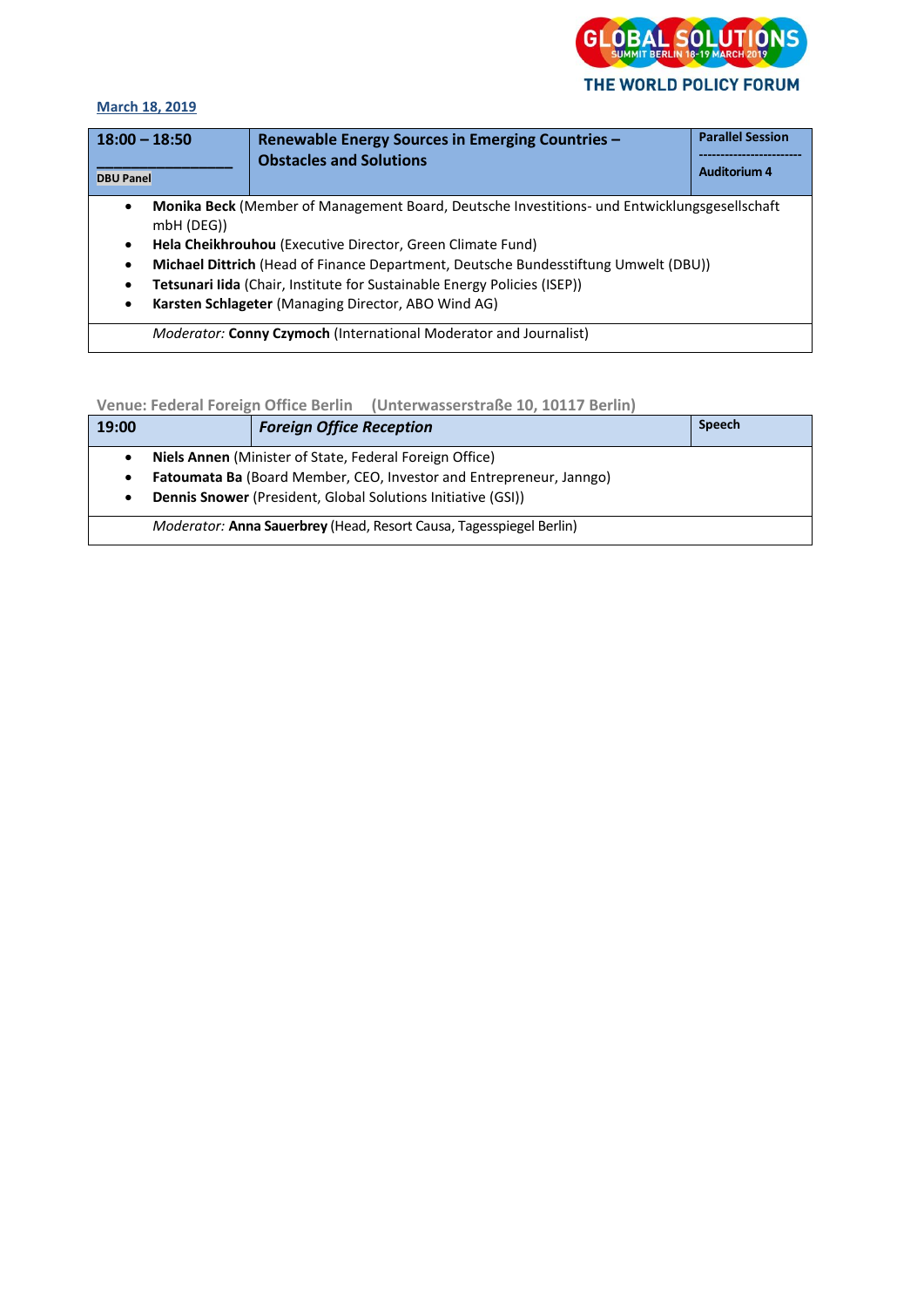

**Venue: ESMT Berlin (Schloßplatz 1, 10178 Berlin)**

Group; Founder, Medium Magazine)

| $08:45 - 09:35$                                                                                                                                                                          | <b>Opening Session: The Future of European Economic</b><br><b>Prosperity</b> | <b>Parallel Session</b><br><b>Main Stage II</b> |
|------------------------------------------------------------------------------------------------------------------------------------------------------------------------------------------|------------------------------------------------------------------------------|-------------------------------------------------|
| Valdis Dombrovskis (Vice President for the Euro and Social Dialogue, European Commission)<br>Henrik Enderlein (President, Hertie School of Governance; Host of the GSI Secretariat)<br>٠ |                                                                              |                                                 |
|                                                                                                                                                                                          | Moderator: Cerstin Gammelin (Journalist, Süddeutsche Zeitung)                |                                                 |

| $09:00 - 09:50$                | <b>Aging Population: Its Impact and Challenges</b>                                                    | <b>Parallel Session</b> |  |
|--------------------------------|-------------------------------------------------------------------------------------------------------|-------------------------|--|
| <b>T20 Task Force 10 Panel</b> |                                                                                                       | <b>Main Stage I</b>     |  |
| $\bullet$                      | <b>Chul Ju Kim</b> (Deputy Dean, Asian Development Bank (ADBI))                                       |                         |  |
| ٠                              | <b>Wolfgang Lutz</b> (Founding Director, Wittgenstein Centre for Demography and Global Human Capital) |                         |  |
| ٠                              | Luiz de Mello (Director, Policy Studies Branch, OECD)                                                 |                         |  |
| ٠                              | Naohiro Ogawa (Professor of Population Economics, University of Tokyo)                                |                         |  |
| ٠<br>(CEPAR)                   | John Piggott (Scientia Professor, Director, ARC Centre of Excellence in Population Ageing Research    |                         |  |
| ٠<br>of London)                | Paola Subacchi (Professor of International Economics, Global Policy Institute, Queen Mary University  |                         |  |
|                                | Moderator: Conny Czymoch (International Moderator and Journalist)                                     |                         |  |

| $09:00 - 10:45$                   | Implementers Forum - How to Make Implementation                                                                                                                                                          | <b>Parallel Session</b> |
|-----------------------------------|----------------------------------------------------------------------------------------------------------------------------------------------------------------------------------------------------------|-------------------------|
|                                   | <b>Work</b>                                                                                                                                                                                              | <b>Auditorium 1</b>     |
| $\bullet$<br>Cooperative))        | Deepak Ashwani (Founder, Sarvahit and Dazin (enterprises in partnership with 'Happy Green                                                                                                                |                         |
| ٠                                 | <b>Fatoumata Ba</b> (Board Member, CEO, Investor and Entrepreneur, Janngo)                                                                                                                               |                         |
| Christoph Beier (Vice Chair, GIZ) |                                                                                                                                                                                                          |                         |
| ٠                                 | <b>Ronnie C. Chan</b> (Chairman, Hang Lung Properties)                                                                                                                                                   |                         |
| $\bullet$                         | Barbara Chesire-Chabbaga (Lead Consultant, CoverApp)                                                                                                                                                     |                         |
| $\bullet$                         | Alfred Hannig (Executive Director, Alliance for Financial Inclusion (AFI))                                                                                                                               |                         |
| $\bullet$                         | Florian Hoffmann (Founder & CEO, The DO school)                                                                                                                                                          |                         |
| ٠                                 | Rubana Huq (Head, Mohammadi Group)                                                                                                                                                                       |                         |
| $\bullet$                         | Abir Ibrahim (Manager, Inua Naturals)                                                                                                                                                                    |                         |
| $\bullet$                         | Katherin Kirschenmann (International Speaker, Executive Facilitator and Co-Founder, DO School)                                                                                                           |                         |
| ٠                                 | Brigitte Mohn (Member of the Board, Bertelsmann Foundation)                                                                                                                                              |                         |
| ٠                                 | Johannes Pockrandt (Head of "Government & Public Affairs Germany", Deutsche Bank)                                                                                                                        |                         |
| ٠                                 | Ariane Steins-Meier (Executive Director for Europe, RARE)                                                                                                                                                |                         |
|                                   | <i>Moderator: Sebastian Turner</i> (Media Entrepreneur and Publicist; Member of the Supervisory Board,<br>D.v. Holtzbrinck Media Group; Founder, Falling Walls Science Conference; CEO, Scholz & Friends |                         |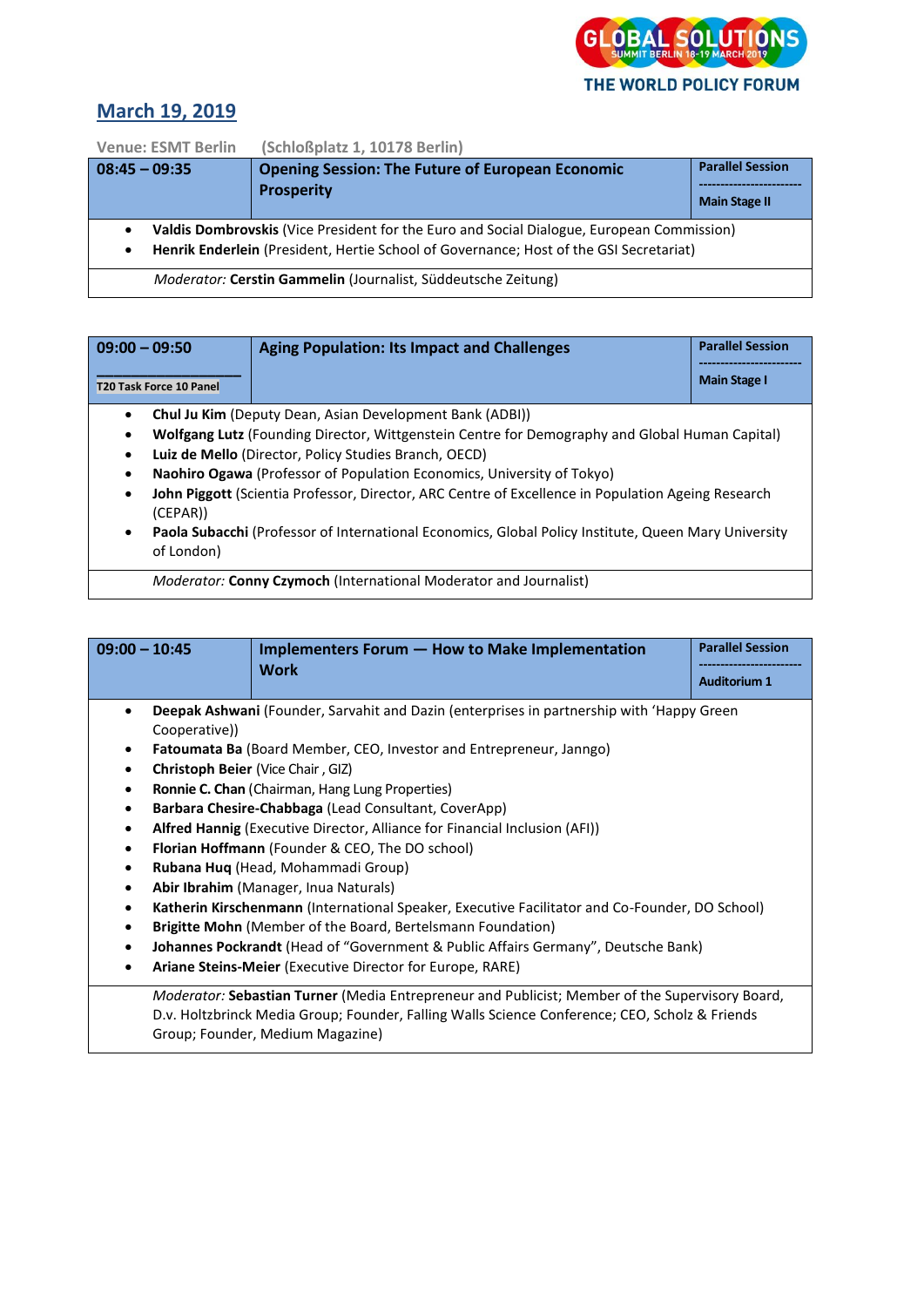

| $09:00 - 09:50$<br><b>Paradigm Change Session</b>                                                                                                                                                                                                                                                                                                                                                                                                          | <b>Towards New Economic and Moral Foundations for</b><br><b>Capitalism</b> | <b>Parallel Session</b><br><b>Auditorium 2</b> |
|------------------------------------------------------------------------------------------------------------------------------------------------------------------------------------------------------------------------------------------------------------------------------------------------------------------------------------------------------------------------------------------------------------------------------------------------------------|----------------------------------------------------------------------------|------------------------------------------------|
|                                                                                                                                                                                                                                                                                                                                                                                                                                                            |                                                                            |                                                |
| Discussants:                                                                                                                                                                                                                                                                                                                                                                                                                                               |                                                                            |                                                |
| $\bullet$                                                                                                                                                                                                                                                                                                                                                                                                                                                  |                                                                            |                                                |
| Eric Beinhocker (Executive Director, INET Oxford; Professor of Public Policy Practice, Blavatnik School of Government)<br>Akshay Mathur (Director of Research and Fellow, Geoeconomic Studies, Gateway House)<br>$\mathbf{u}$ as the $\mathbf{u}$ and $\mathbf{v}$ are a set of the set of the set of the set of the set of the set of the set of the set of the set of the set of the set of the set of the set of the set of the set of the set of the s |                                                                            |                                                |

- **Kazuo Matsushita** (Lead Co-Chair for TF 3 on Climate and Environment; Senior Fellow, Institute for Global Environmental Strategies (IGES); Examiner for Environmental and Social Guidelines, JICA)
- **Atsushi Nakajima** (Chairman, RIETI, Japan)

| $09:40 - 10:30$<br><b>T20 Task Force 6.3 Panel</b>                                                                                                                                                                                                                                           | The Future of Politics and Global Governance | <b>Parallel Session</b><br><b>Main Stage II</b> |
|----------------------------------------------------------------------------------------------------------------------------------------------------------------------------------------------------------------------------------------------------------------------------------------------|----------------------------------------------|-------------------------------------------------|
| <b>Christian Kastrop</b> (Director, European Program, Bertelsmann Stiftung)<br>٠<br>Diana Kinnert (Entrepreneur, newsgreen GmbH)<br>٠<br><b>Julia Pomares (Executive Director, CIPPEC)</b><br>٠<br>Hideaki Shiroyama (Professor; Graduate School of Public Policy, University of Tokyo)<br>٠ |                                              |                                                 |
| <i>Moderator:</i> Gianluca Grimalda (Research Fellow, Kiel Institute for the World Economy (IfW))                                                                                                                                                                                            |                                              |                                                 |

|                                                                                                                                                                                                                                                                                                                                                                                                                                           | $10:00 - 10:45$                                                                                                                                                                                                                                                                                                                                                                                                                                                         | <b>Economic Effects of Infrastructure Investment and its</b>                                                                                                                                                                                                                                                                                                                 | <b>Parallel Session</b> |
|-------------------------------------------------------------------------------------------------------------------------------------------------------------------------------------------------------------------------------------------------------------------------------------------------------------------------------------------------------------------------------------------------------------------------------------------|-------------------------------------------------------------------------------------------------------------------------------------------------------------------------------------------------------------------------------------------------------------------------------------------------------------------------------------------------------------------------------------------------------------------------------------------------------------------------|------------------------------------------------------------------------------------------------------------------------------------------------------------------------------------------------------------------------------------------------------------------------------------------------------------------------------------------------------------------------------|-------------------------|
|                                                                                                                                                                                                                                                                                                                                                                                                                                           | <b>T20 Task Force 4 Panel</b>                                                                                                                                                                                                                                                                                                                                                                                                                                           | <b>Financing</b>                                                                                                                                                                                                                                                                                                                                                             | <b>Main Stage I</b>     |
| $\bullet$<br>$\bullet$                                                                                                                                                                                                                                                                                                                                                                                                                    | Amar Bhattacharya (Senior Fellow, Global Economy and Development Program, Brookings)<br>Nicolas Buchoud (Leader, French Urban Development and Sustainable Metropolitan Systems; Founder,<br>Renaissance Urbaine)<br>Klaus Kleinfeld (Investor and Economic Advisor to Saudi Arabia's Crown Prince)<br>Kate Newman (Vice President, Forest and Freshwater Public Sectors Initiatives, WWF US)<br>Naoyuki Yoshino (Dean and CEO, Asian Development Bank Institute (ADBI)) |                                                                                                                                                                                                                                                                                                                                                                              |                         |
|                                                                                                                                                                                                                                                                                                                                                                                                                                           | Former Argentina G20 Sherpa)                                                                                                                                                                                                                                                                                                                                                                                                                                            | Moderator: Beatriz Nofal (Former President of Argentina's Investment Development Agency,                                                                                                                                                                                                                                                                                     |                         |
|                                                                                                                                                                                                                                                                                                                                                                                                                                           | $10:00 - 10:45$                                                                                                                                                                                                                                                                                                                                                                                                                                                         | <b>Globalization and Vulnerability</b>                                                                                                                                                                                                                                                                                                                                       | <b>Parallel Session</b> |
|                                                                                                                                                                                                                                                                                                                                                                                                                                           | <b>Paradigm Change Session</b>                                                                                                                                                                                                                                                                                                                                                                                                                                          |                                                                                                                                                                                                                                                                                                                                                                              | <b>Auditorium 2</b>     |
| $\bullet$<br>$\bullet$<br>$\bullet$                                                                                                                                                                                                                                                                                                                                                                                                       | Discussants:                                                                                                                                                                                                                                                                                                                                                                                                                                                            | Angus Armstrong (Director of Macroeconomics, National Institute of Economic and Social Research (NIESR))<br>Sabina Dewan (President and Executive Director, JustJobs)<br>Kirsten Dunlop (Chief Executive Officer, Climate-KIC)<br>Stephen Kinsella (Senior Lecturer in Economics, Kemmy Business School, University of Limerick;<br>Research Fellow, Geary Institute at UCD) |                         |
| $10:00 - 10:45$                                                                                                                                                                                                                                                                                                                                                                                                                           |                                                                                                                                                                                                                                                                                                                                                                                                                                                                         | <b>Fostering Prosperity - FDIs and Demographic Transition</b>                                                                                                                                                                                                                                                                                                                | <b>Parallel Session</b> |
|                                                                                                                                                                                                                                                                                                                                                                                                                                           | <b>Bertelsmann Stiftung Panel</b>                                                                                                                                                                                                                                                                                                                                                                                                                                       |                                                                                                                                                                                                                                                                                                                                                                              | <b>Auditorium 4</b>     |
| Allen S. Asiimwe (Co-Founder and Africa Director, Girls for Girls Global Mentoring Initiative)<br>$\bullet$<br>Gabriel Felbermayr (President, Kiel Institute for the World Economy (IfW); Professor, CAU Kiel)<br>Stefan Mair (Member of the Executive Board, BDI)<br>$\bullet$<br>Mehmet Şimşek (Former Vice Prime Minister, Turkey)<br>$\bullet$<br>Moderator: Andreas Esche (Director, Megatrends Program and Member of the Management |                                                                                                                                                                                                                                                                                                                                                                                                                                                                         |                                                                                                                                                                                                                                                                                                                                                                              |                         |
|                                                                                                                                                                                                                                                                                                                                                                                                                                           | Committee, Bertelsmann Foundation)                                                                                                                                                                                                                                                                                                                                                                                                                                      |                                                                                                                                                                                                                                                                                                                                                                              |                         |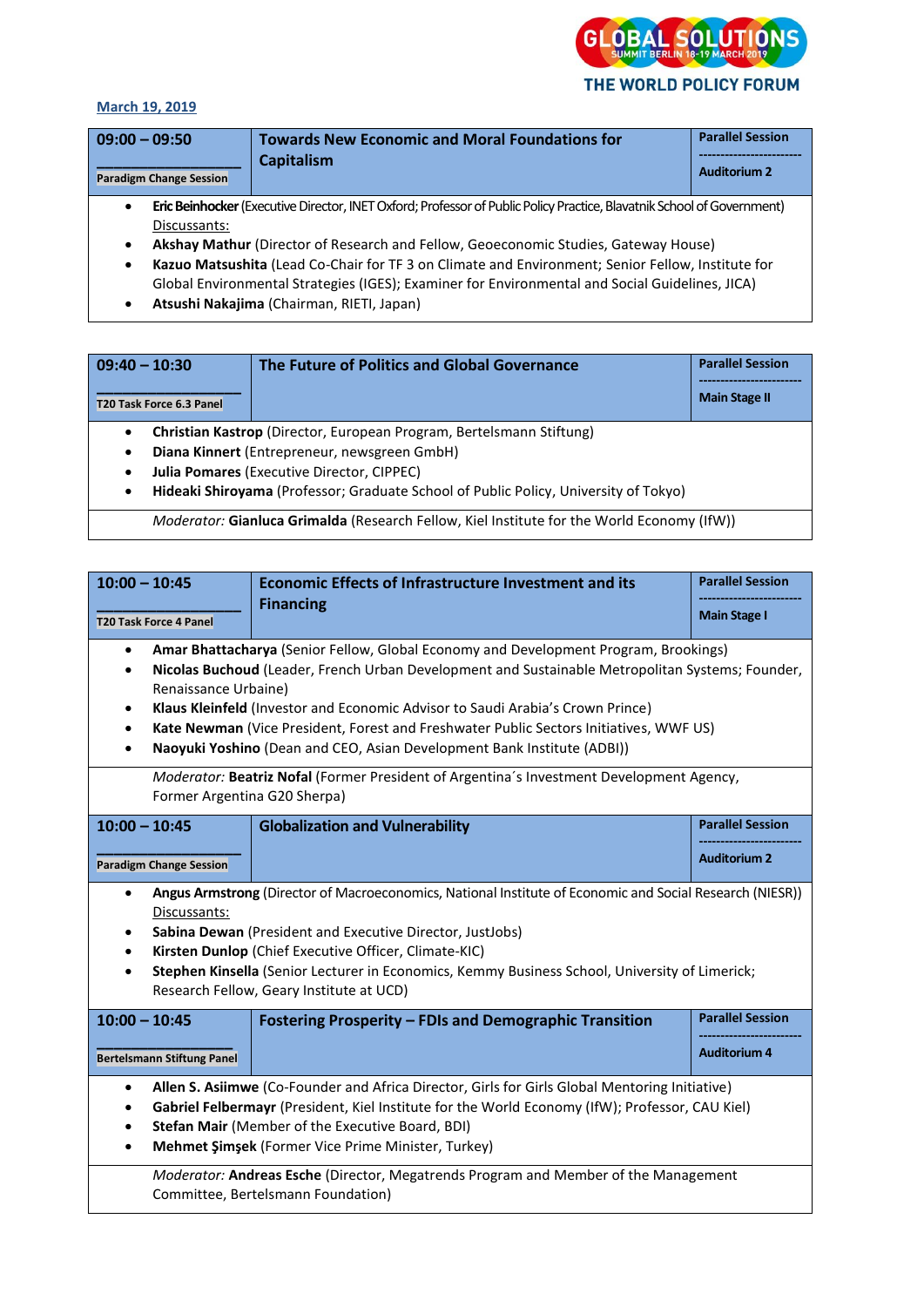

| $11:00 - 11:50$                                                       | <b>Keynote Speech by Chancellor Angela Merkel</b> | <b>Speech Slot</b><br><b>Main Stage II</b> |  |  |
|-----------------------------------------------------------------------|---------------------------------------------------|--------------------------------------------|--|--|
| Angela Merkel (Chancellor, Germany)                                   |                                                   |                                            |  |  |
| Moderator: John Micklethwait (Chief Editor and Journalist, Bloomberg) |                                                   |                                            |  |  |

| $12:00 - 12:50$                                                                                                                                                                                                                                                                                                                                                                                                                                                                                      | T20 Task Force 1.2 Panel      | <b>Promoting Women's Economic Empowerment:</b><br><b>Strengthening Measurement to Deepen Impact</b>                                                                                                                                                                                                                                                   | <b>Parallel Session</b><br><b>Main Stage II</b> |
|------------------------------------------------------------------------------------------------------------------------------------------------------------------------------------------------------------------------------------------------------------------------------------------------------------------------------------------------------------------------------------------------------------------------------------------------------------------------------------------------------|-------------------------------|-------------------------------------------------------------------------------------------------------------------------------------------------------------------------------------------------------------------------------------------------------------------------------------------------------------------------------------------------------|-------------------------------------------------|
| Eva-Maria Baumer (Vice President, Corporate Engagement - Office of the Vice Chairman, Mastercard)<br>$\bullet$<br>Mayra Buvinic (Expert on Gender and Development and Social Development, Center for Global<br>Development and United Nations Foundation)<br>Gala Diaz Langou (Director, Social Protection Program, CIPPEC)<br>Fernando Filgueira (Senior Researcher, CIPPEC and CIESU)<br>Guadalupe Tagliaferri (Minister of Human Development and Habitat, Government of the City of Buenos Aires) |                               |                                                                                                                                                                                                                                                                                                                                                       |                                                 |
|                                                                                                                                                                                                                                                                                                                                                                                                                                                                                                      |                               | Moderator: Margo Thomas (Founder and CEO, Women's Economic Imperative)                                                                                                                                                                                                                                                                                |                                                 |
| $12:00 - 12:50$                                                                                                                                                                                                                                                                                                                                                                                                                                                                                      |                               | <b>Improving Financial Access for SMEs</b>                                                                                                                                                                                                                                                                                                            | <b>Parallel Session</b>                         |
|                                                                                                                                                                                                                                                                                                                                                                                                                                                                                                      | <b>T20 Task Force 9 Panel</b> |                                                                                                                                                                                                                                                                                                                                                       | <b>Main Stage I</b>                             |
| $\bullet$                                                                                                                                                                                                                                                                                                                                                                                                                                                                                            |                               | <b>Massimo Colombo</b> (Professor, School of Management, Politecnico di Milano)<br>Dong Soo Kang (Executive Director, Korea Development Institute)<br>Miriam Koreen (Deputy Director, SME Division, OECD)<br>Naoko Nemoto (Financial Economist, Asian Development Bank Institute (ADBI))<br>Erik Stam (Head, School of Economics, Utrecht University) |                                                 |
|                                                                                                                                                                                                                                                                                                                                                                                                                                                                                                      |                               | Moderator: Carolin Roth (Journalist, CNBC network)                                                                                                                                                                                                                                                                                                    |                                                 |
| $12:00 - 12:50$                                                                                                                                                                                                                                                                                                                                                                                                                                                                                      |                               | <b>Can Media Save the Multilateral World Order?</b>                                                                                                                                                                                                                                                                                                   | <b>Parallel Session</b><br><b>Auditorium 1</b>  |
| $\bullet$                                                                                                                                                                                                                                                                                                                                                                                                                                                                                            |                               | Amanda Bennett (Director, Voice of America)<br>Tanit Koch (Editor in Chief, Central Newsroom RTL; Managing Director, n-tv)<br>John Micklethwait (Chief Editor and Journalist, Bloomberg)                                                                                                                                                              |                                                 |
|                                                                                                                                                                                                                                                                                                                                                                                                                                                                                                      |                               | Moderator: Mathias Müller von Blumencron (Journalist, Tagesspiegel Berlin)                                                                                                                                                                                                                                                                            |                                                 |

| $12:00 - 13:50$                     | <b>Research Seminar: Re-Configuring Informality in the</b><br><b>Platform Economy: Country Cases and Findings From India,</b><br><b>South Africa and Argentina?</b>                                                                                                                                                                                                                                                                                                                                                                                                                              | <b>Research Seminar</b><br><b>Garden View</b> |
|-------------------------------------|--------------------------------------------------------------------------------------------------------------------------------------------------------------------------------------------------------------------------------------------------------------------------------------------------------------------------------------------------------------------------------------------------------------------------------------------------------------------------------------------------------------------------------------------------------------------------------------------------|-----------------------------------------------|
| $\bullet$<br>$\bullet$<br>$\bullet$ | Ramiro Albrieu (Expert, Artificial Intelligence and Economic Growth, CIPPEC):<br>"Finding a Fair System for all. Platforms and Workers' Wellbeing in Argentina"<br>Urvashi Aneja (Associate Fellow, Asia-Pacific Programme, Chatham House):<br>"Registering Informality: Labor Wellbeing on India's Platform Economy"<br>Krish Chetty (Researcher in Knowledge and Information Management, Dept. of Democracy,<br>Governance and Service Delivery, Human Sciences Research Council (HSRC)):<br>"The Platform Economy in South Africa: Strategies for the Informal Sector and Worker Well-being." |                                               |
|                                     | <b>Moderator: Sabina Dewan</b> (President and Executive Director, JustJobs)                                                                                                                                                                                                                                                                                                                                                                                                                                                                                                                      |                                               |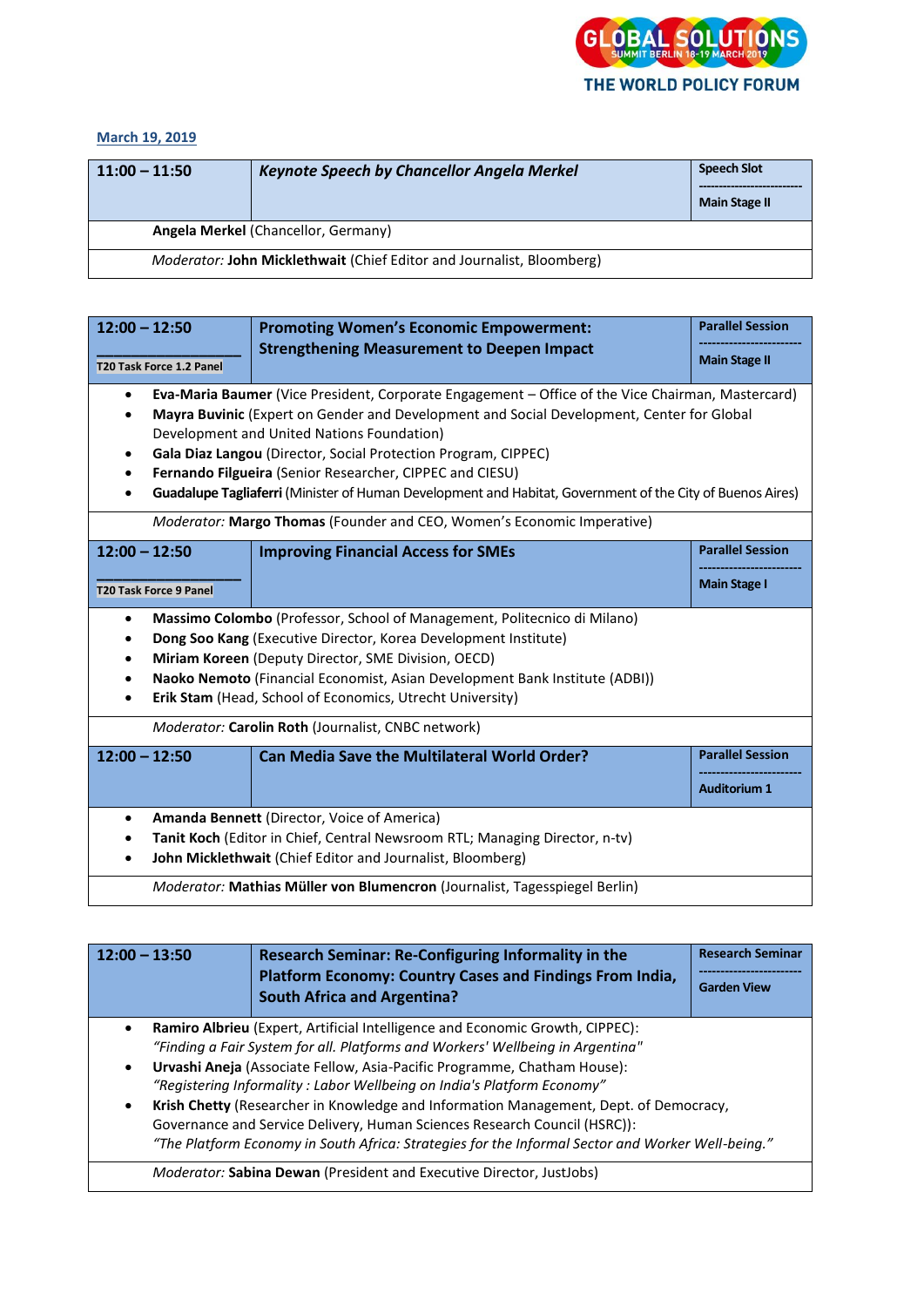

| $13:00 - 13:50$                                                                                                                                                                                                                                                |                                 | <b>Implementing Sustainable Finance</b>                                                                                                                                                                                                                                                                                                                                     | <b>Parallel Session</b>                        |
|----------------------------------------------------------------------------------------------------------------------------------------------------------------------------------------------------------------------------------------------------------------|---------------------------------|-----------------------------------------------------------------------------------------------------------------------------------------------------------------------------------------------------------------------------------------------------------------------------------------------------------------------------------------------------------------------------|------------------------------------------------|
|                                                                                                                                                                                                                                                                | <b>T20 Task Force 2.1 Panel</b> |                                                                                                                                                                                                                                                                                                                                                                             | <b>Main Stage II</b>                           |
| $\bullet$<br>$\bullet$<br>$\bullet$<br>$\bullet$                                                                                                                                                                                                               |                                 | Alfred Hannig (Executive Director, Alliance for Financial Inclusion (AFI))<br>Virginie Marchal (Policy Analyst, Environment Directorate, OECD)<br>José Siaba Serrate (Counsellor Member, Argentine Council for International Relations (CARI))<br>Rogerio Zandamela (Governor, Bank of Mozambique)                                                                          |                                                |
|                                                                                                                                                                                                                                                                |                                 | Moderator: Hiroshi Watanabe (President, Institute for International Monetary Affairs (IIMA))                                                                                                                                                                                                                                                                                |                                                |
| $13:00 - 13:50$                                                                                                                                                                                                                                                |                                 | <b>Reforming Global Economic Governance: The Role of</b>                                                                                                                                                                                                                                                                                                                    | <b>Parallel Session</b>                        |
|                                                                                                                                                                                                                                                                | T20 Task Force 6.2 Panel        | <b>Emerging Economies</b>                                                                                                                                                                                                                                                                                                                                                   | <b>Main Stage I</b>                            |
| $\bullet$<br>$\bullet$<br>٠<br>$\bullet$                                                                                                                                                                                                                       | Northeast Asia (ERINA))         | Uri Dadush (Non-resident Scholar, Bruegel; DC and Senior Fellow, OCP Policy Center, Morocco)<br>Masahiro Kawai (Representative Director and Director-General, Economic Research Institute for<br>Arun Maira (Chairman, HelpAge International)<br>Yves Tiberghien (Professor and Chair, UBC and V20)                                                                         |                                                |
| Moderator: Clara Brandi (Senior Researcher, German Development Institute (DIE))                                                                                                                                                                                |                                 |                                                                                                                                                                                                                                                                                                                                                                             |                                                |
| $13:00 - 13:50$                                                                                                                                                                                                                                                |                                 | <b>Integrating Southeast Asian SMEs in Global Value Chains</b>                                                                                                                                                                                                                                                                                                              | <b>Parallel Session</b><br><b>Auditorium 1</b> |
| Ana Novik (Head of the Investment Division, OECD)<br>$\bullet$<br>Adnan Seric (Research and Industrial Policy Officer, Department of Policy, Research and Statistics<br>UNIDO)<br>Dong Soo Kang (Executive Director, Korea Development Institute)<br>$\bullet$ |                                 |                                                                                                                                                                                                                                                                                                                                                                             |                                                |
|                                                                                                                                                                                                                                                                |                                 | Moderator: Cecilia Ugaz Estrada (Director, Department of Policy Research and Statistics, UNIDO)                                                                                                                                                                                                                                                                             |                                                |
| $13:00 - 13:50$                                                                                                                                                                                                                                                |                                 | <b>Radical Uncertainty</b>                                                                                                                                                                                                                                                                                                                                                  | <b>Parallel Session</b>                        |
|                                                                                                                                                                                                                                                                | <b>Paradigm Change Session</b>  |                                                                                                                                                                                                                                                                                                                                                                             | <b>Auditorium 4</b>                            |
| $\bullet$<br>$\bullet$                                                                                                                                                                                                                                         | Discussant:                     | John Kay (Economist and Author; Fellow in Economics, St. John's College, Oxford)<br>Franco Bruni (Vice President, Institute for International Political Studies (ISPI))<br>Miranda Shreurs (Professor for Environment and Climate Policy, Bavarian School of Public Policy)<br>David Tuckett (Psychoanalyst, Social Scientist, Economist, University College, London (UCL)) |                                                |

| $14:00 - 14:50$<br>T20 Task Force 7.1 Panel | <b>Platforms, Gigs and Decent Work: Policies to Promote</b><br>Human Capital Investment in the Digital Age                                                                                                                                                                                                                                          | <b>Parallel Session</b><br><b>Main Stage II</b> |
|---------------------------------------------|-----------------------------------------------------------------------------------------------------------------------------------------------------------------------------------------------------------------------------------------------------------------------------------------------------------------------------------------------------|-------------------------------------------------|
| $\bullet$<br>٠<br>٠<br>٠                    | Ramiro Albrieu (Expert, Artificial Intelligence and Economic Growth, CIPPEC)<br>Christoph Bornschein (Co-Founder, TLGG (Torben, Lucie & the Yellow Danger (digital business agency))<br>Sabina Dewan (President and Executive Director, JustJobs)<br>Mark Graham (Professor of Internet Geography, Oxford Internet Institute, University of Oxford) |                                                 |
|                                             | <b>Moderator: Conny Czymoch (International Moderator and Journalist)</b>                                                                                                                                                                                                                                                                            |                                                 |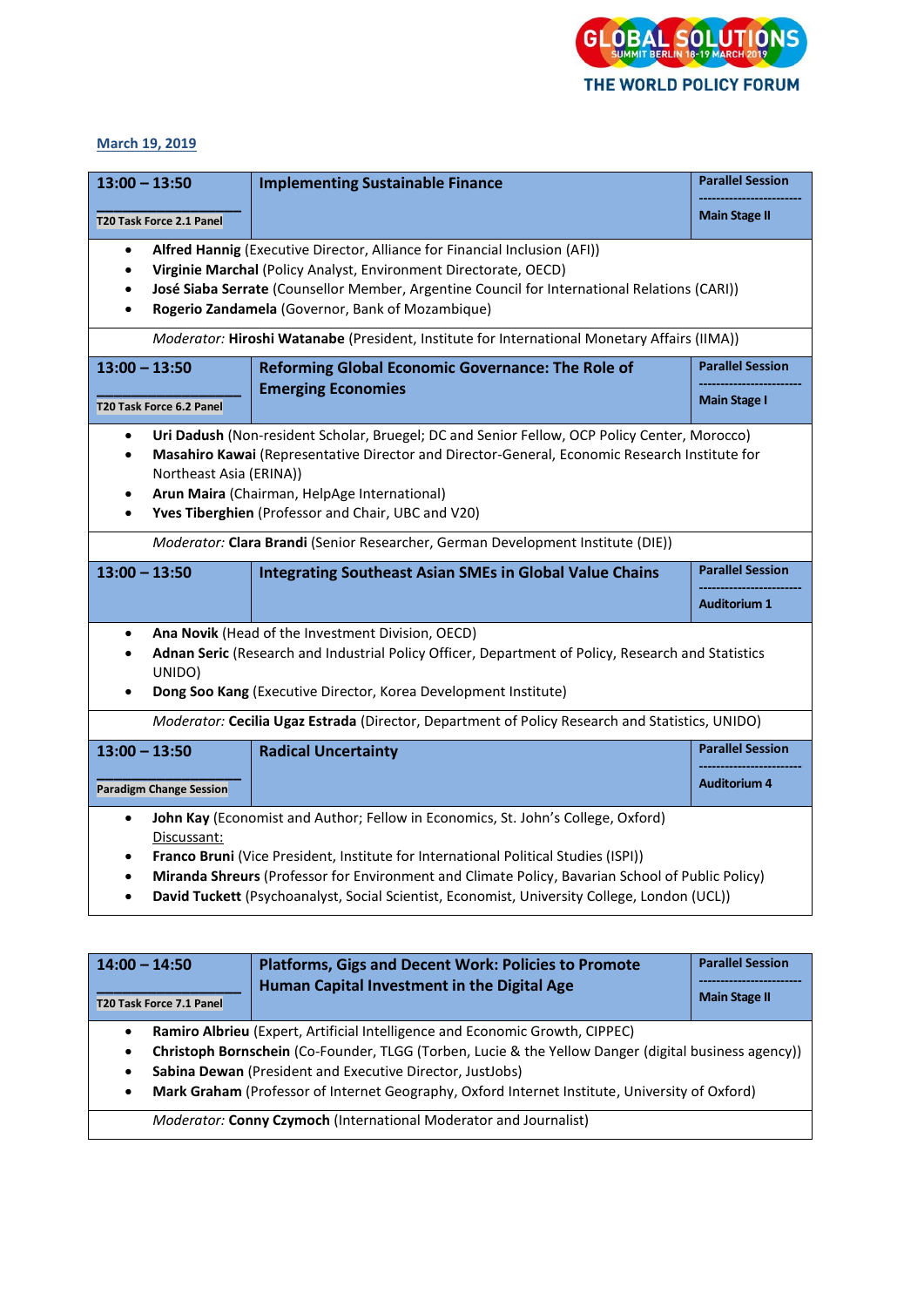

### **March 19, 2019**

| $14:00 - 14:50$                                                                                                                                                                                                                                                                                                                                                                                                                                                                                                                                                                                                                                 |                                                                                                                                                                                                                                                            | Leveraging the Private Sector for Achieving Sustainable                                | <b>Parallel Session</b> |
|-------------------------------------------------------------------------------------------------------------------------------------------------------------------------------------------------------------------------------------------------------------------------------------------------------------------------------------------------------------------------------------------------------------------------------------------------------------------------------------------------------------------------------------------------------------------------------------------------------------------------------------------------|------------------------------------------------------------------------------------------------------------------------------------------------------------------------------------------------------------------------------------------------------------|----------------------------------------------------------------------------------------|-------------------------|
|                                                                                                                                                                                                                                                                                                                                                                                                                                                                                                                                                                                                                                                 | <b>T20 Task Force 1 Panel</b>                                                                                                                                                                                                                              | <b>Development</b>                                                                     | <b>Main Stage I</b>     |
| Bethan Grillo (Director, PwC)<br>٠<br>Homi Kharas (Interim Vice President and Director, Global Economy and Development Program,<br>$\bullet$<br>Brookings)<br>Mahmoud Mohieldin (Senior Vice President for the 2030 Development Agenda, United Nations<br>$\bullet$<br>Relations, and Partnership, The World Bank)<br>Frank Murillo (Global Network Director, Social Progress Imperative)<br>$\bullet$<br>Izumi Ohno (Director, JICA Research Institute, Japan International Cooperation Agency)<br>٠                                                                                                                                           |                                                                                                                                                                                                                                                            |                                                                                        |                         |
|                                                                                                                                                                                                                                                                                                                                                                                                                                                                                                                                                                                                                                                 |                                                                                                                                                                                                                                                            | Moderator: Declan Curry (Business Journalist, Public Speaker and Lecturer)             |                         |
| $14:00 - 14:50$                                                                                                                                                                                                                                                                                                                                                                                                                                                                                                                                                                                                                                 |                                                                                                                                                                                                                                                            | <b>Overcoming Population Ageing Challenges with Digital</b>                            | <b>Parallel Session</b> |
| <b>CIER Panel</b>                                                                                                                                                                                                                                                                                                                                                                                                                                                                                                                                                                                                                               |                                                                                                                                                                                                                                                            | <b>Technologies</b>                                                                    | <b>Auditorium 2</b>     |
| $\bullet$<br>$\bullet$                                                                                                                                                                                                                                                                                                                                                                                                                                                                                                                                                                                                                          | Yeh-Liang Hsu (Professor, Yuan Ze University)<br>Christophe Kunze (Professor for Health and Social Care, Furtwangen University)<br>Toshio Obi (Professor, Graduate School of Asia-pacific Studies, Waseda University Japan)<br>Güven Sak (Director, TEPAV) |                                                                                        |                         |
|                                                                                                                                                                                                                                                                                                                                                                                                                                                                                                                                                                                                                                                 |                                                                                                                                                                                                                                                            | Moderator: Jason Blackstock (Associate Professor, Faculty of Engineering Science, UCL) |                         |
| $14:00 - 14:50$                                                                                                                                                                                                                                                                                                                                                                                                                                                                                                                                                                                                                                 |                                                                                                                                                                                                                                                            | <b>Digital Trade as a Driver for Societal Progress</b>                                 | <b>Parallel Session</b> |
|                                                                                                                                                                                                                                                                                                                                                                                                                                                                                                                                                                                                                                                 | <b>T20 Task Force 8 Panel</b>                                                                                                                                                                                                                              |                                                                                        | <b>Auditorium 4</b>     |
| Allen S. Asiimwe (Co-Founder and Africa Director, Girls for Girls Global Mentoring Initiative)<br>$\bullet$<br>Fatoumata Ba (Board Member, CEO, Investor and Entrepreneur, Janngo)<br>Gabriel Felbermayr (President, Kiel Institute for the World Economy (IfW); Professor, CAU Kiel)<br>Fukunari Kimura (Lead Co-Chair, TF 8 (Trade and Investment and Globalization), T20 in Japan under its<br>$\bullet$<br>G20 presidency; Chief Economist for Economic Research, Institute for ASEAN and East Asia (ERIA))<br>Roy Chun Lee (Associate Research Fellow, Deputy Director, The Taiwan WTO and RTA Center)<br>$-1$ $-1$ $-1$ $-1$<br>$-1$ $-2$ |                                                                                                                                                                                                                                                            |                                                                                        |                         |

*Moderator:* **Andreas Kluth** (Editor in Chief, Handelsblatt)

| $14:00 - 15:50$             |               | <b>MEDAM Research Seminar</b>                                                                                                                                                                                                                                                                                                                                                                                                                                                                                                                                                   | <b>Research Seminar</b><br><b>Garden View</b> |
|-----------------------------|---------------|---------------------------------------------------------------------------------------------------------------------------------------------------------------------------------------------------------------------------------------------------------------------------------------------------------------------------------------------------------------------------------------------------------------------------------------------------------------------------------------------------------------------------------------------------------------------------------|-----------------------------------------------|
| $\bullet$<br>٠<br>$\bullet$ | Their Impact" | Mauro Lanati (Post-Doctoral Research Fellow, Migration Policy Centre, European University (EUI)):<br>"Foreign Assistance and Migration: Accounting For The Role Of Non-Transferred Aid"<br>Tobias Stöhr (Senior Researcher, Kiel Institute for the World Economy): "The Formation of a New<br>Cleavage? Evidence From Social Media Debates During the Refugee Crisis"<br>Jasper Dag Tjaden (Data and Survey Officer, Global Migration Data Analysis Centre, International<br>Organization for Migration (IOM)): "Risky Journeys: Irregular Migration, Information Campaigns and |                                               |
|                             |               | Moderator: Esther Ademmer (Researcher, Kiel Institute for the World Economy)                                                                                                                                                                                                                                                                                                                                                                                                                                                                                                    |                                               |